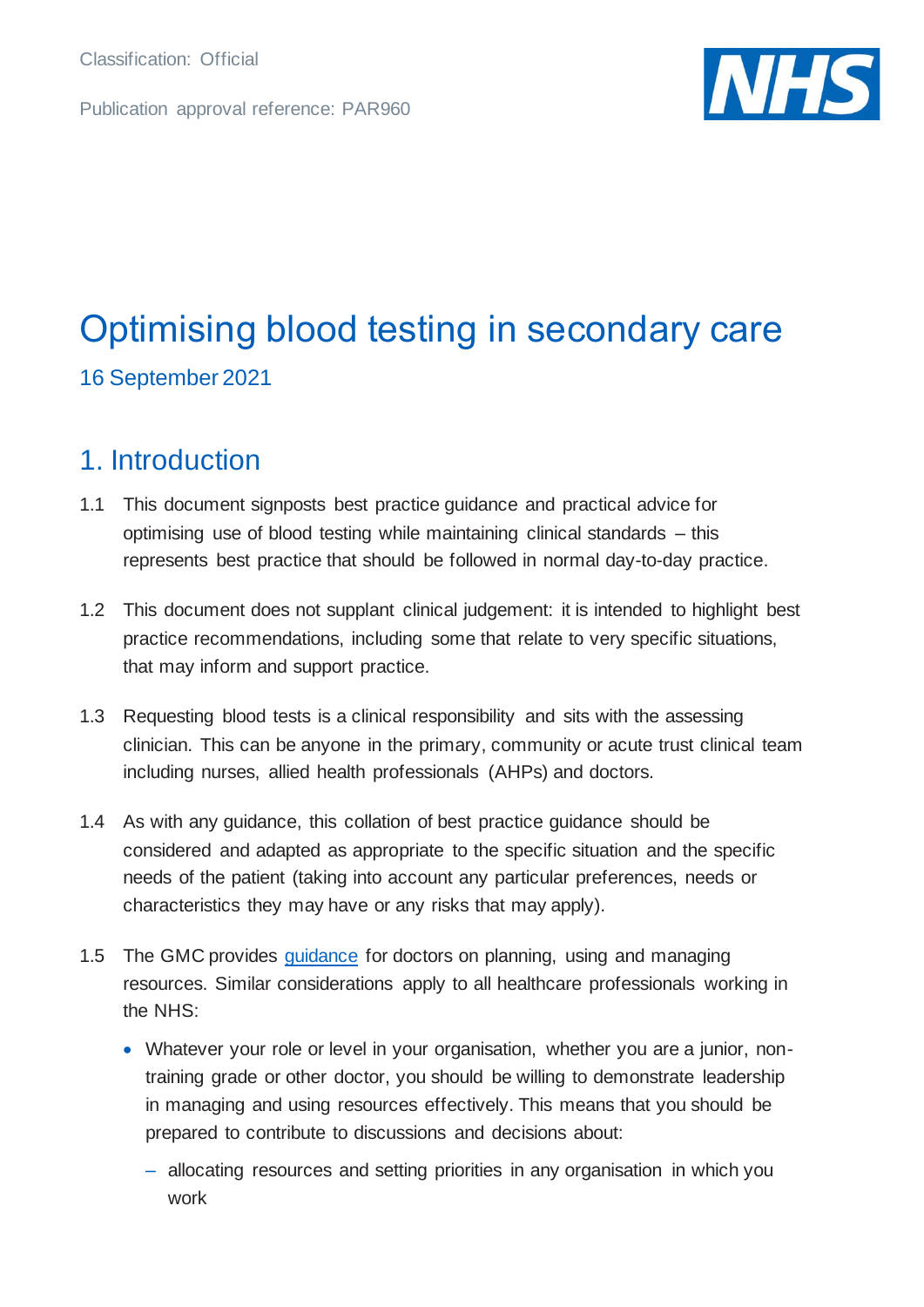- ‒ commissioning services for the wider population of patients.
- To minimise waste, improve services and promote the effective use of resources, you should take financial responsibility for delivering your service at a level appropriate to your role. You should understand the roles and policies of local and, where relevant, regional and national agencies involved in healthcare if they affect your role as a doctor.
- 1.6 Requesting blood tests appropriately has benefits for patients, the health system and the environment:
	- There is significant unwarranted variation in blood test requesting across secondary care. Rationalising blood taking improves patient experience (fewer venepuncture events, less time/travel for outpatient blood taking); reduces the risk of anaemia associated with repeated blood taking; and reduces the harms associated with investigation of incidental findings.
	- Appropriate blood test planning and requesting reduces demands on phlebotomy and laboratory resources and reduces avoidable costs (for example, of unnecessary retesting or more invasive knock-on investigations) to the NHS.
	- The carbon footprint of common blood tests is mostly attributable (>50% and, depending on the test, as much as 90%) to the sample collection process: blood tubes, blood collection system components, gloves, gowns, sample bags, etc are required. Therefore, rationalising the requesting of tests (and, where appropriate, combining multiple tests or adding on tests to a single sample) has environmental benefits. While the carbon footprint of each individual test is small, this adds up over the millions of tests requested each year.<sup>1</sup>
- 1.7 Given the current acute shortage of blood tubes, this document may also support local efforts to safely deliver the NHS England and NHS Improvement [guidance](https://www.england.nhs.uk/wp-content/uploads/2021/08/B0933-bd-blood-collection-supply-disruption-v2.pdf) on conserving blood tubes for as long as this shortage lasts.
- 1.8 In recovering from the acute shortage, the best practice guidance included here is intended to support return to best (rather than existing) practice. We therefore ask acute providers to consider implementing this advice for longer-term change.
- 1.9 This document is divided into several sections and separates general best practice and advice specific to the acute shortage:

<sup>&</sup>lt;sup>1</sup> McAlister S et al. The carbon footprint of pathology testing. Med J Aust 2020; 212(8): 377-82. doi: 10.5694/mja2.50583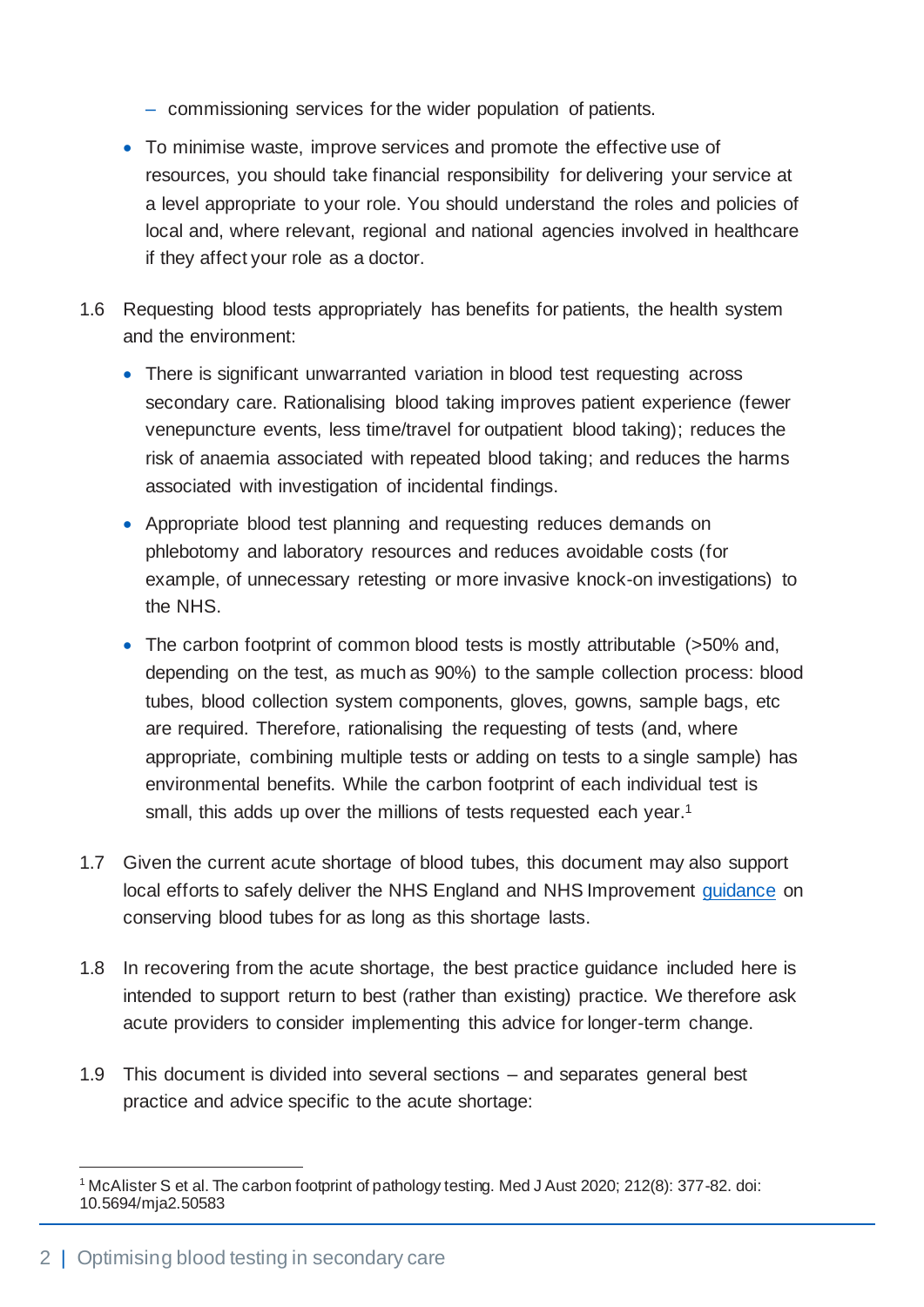- Sections 2 to 6 gives general best practice guidance (applicable in normal dayto-day practice) and are not specific to the period of acute shortage.
	- ‒ Section 2 gives general best practice for optimising blood test resource use
	- ‒ Sections 3 to 5 give best practice advice for optimising blood testing in pathways/protocolised testing (eg preop, postop, outpatient, certain emergency and surgical pathways), acute presentations and the inpatient setting
	- ‒ Section 6 gives best practice advice relating to specific tests and specialties.
- Section 7 gives advice specific to the period of acute shortage this will be updated as appropriate in response to the evolving situation.
- The appendix summarises general best practice advice (applicable in normal day-to-day practice) on frequency of testing (minimum retesting intervals) and is not specific to the period of acute shortage.

# 2. Optimising blood testing resource use – best practice advice

#### **2.1 Think twice, Check twice, Order once**

#### **Think twice**

- 2.1.1 Before requesting blood tests, consider if the test is essential for management and adheres to clinical guidance:
	- Consider the guidance below relating specifically to outpatient and pathway patients, acute presentations and inpatients.
	- Always look up when the last blood test was done.
	- Before repeating a test, refer to the national guidance on minimum retesting [intervals,](https://www.rcpath.org/uploads/assets/253e8950-3721-4aa2-8ddd4bd94f73040e/g147_national-minimum_retesting_intervals_in_pathology.pdf) defined as the minimum time before a test should be repeated, based on the properties of the test and the clinical situation in which it is used. This document provides guidance on when to consider repeating common hospital biochemistry and haematology tests such as renal, bone and liver profiles, BNP, FBC and coagulation tests, depending on the specific clinical situation.
	- Consider using point of care testing (POCT) for glucose, INR (or viscoelastic tests such as TEG and ROTEM) and haemoglobin where available and appropriately quality assured.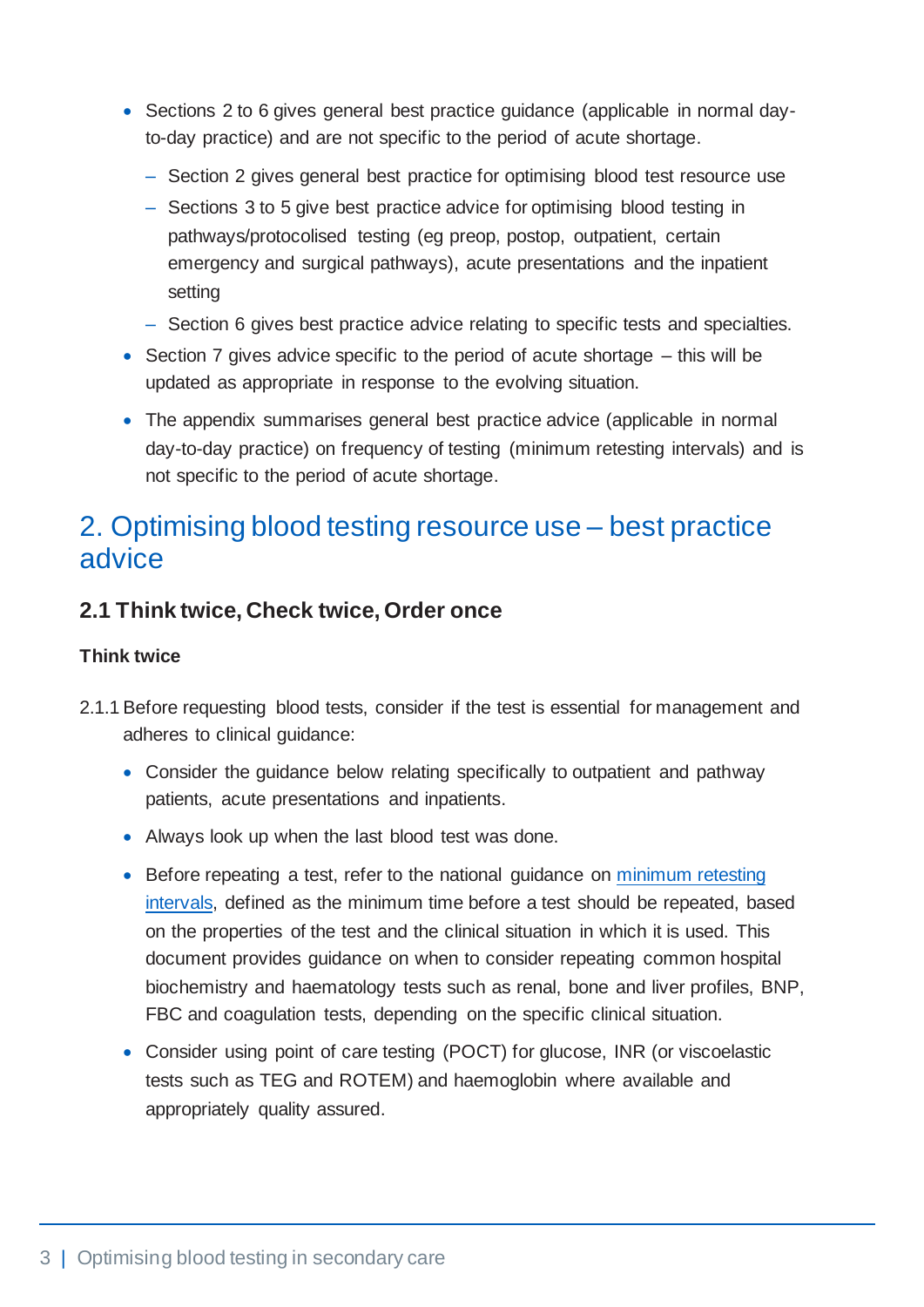#### **Check twice**

- 2.1.2 Check if tests have been done recently (in primary or secondary care) and results are accessible – this may include serologies and renal/liver profiles, for example.
	- **Do they really need to be repeated?**
	- Some tests have relatively long turnaround times when appropriate, check if a sample has been received in the lab but the result is still pending, before requesting again.
	- To support this check, acute trusts and integrated care systems (ICSs)/CCGs are asked to work together to ensure that clinicians in both primary and secondary care have access to the results of tests conducted for their patients in all care settings.

#### **Order once**

- 2.1.3 Check with the lab if additional tests can be added on to existing samples (eg taken within the past days to a week) before requesting again – do not rebleed your patient without checking first.
- 2.1.4 Plan what is going to be requested in the coming hours/days and combine tests where possible – avoid use of multiple blood collections/venepuncture, multiple blood bottles, etc.

#### **2.2 Sample collection, labelling and dispatch best practice**

- 2.2.1 Correct identification of patient beforehand.
- 2.2.2 Ensure you use the correct tubes and the correct number of each (as advised by your requesting system or local protocols).
- 2.2.3 When taking specimens please only collect the number of tubes stated by order comms or on the request form (do not send an extra tube just in case).
- 2.2.4 Where samples can be combined, please only send a single tube:
	- This may be the case, for example, for: HbA1c and FBC (a single purple top/EDTA tube), HbA1c and glucose (a single grey top tube), FBC and BNP (a single purple top/EDTA tube), biochemistry and immunology or virology samples (a single yellow top/SST tube).
	- Local lab practices vary, however, so it is important to follow relevant local guidance.
- 2.2.5 Follow phlebotomy best practice please follow local policies and guidance: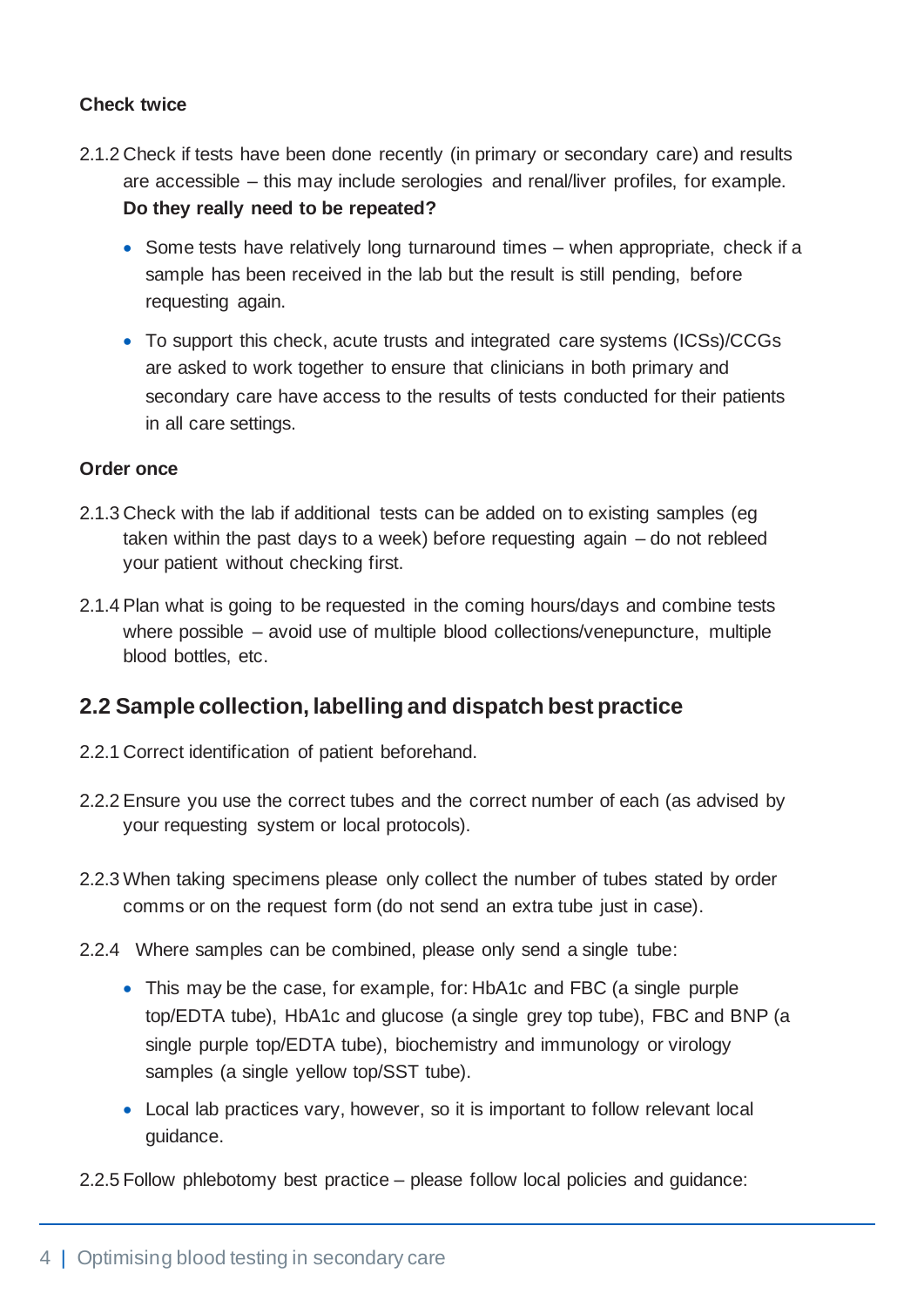- Use experienced phlebotomists whenever practical.
- Order of draw.
- Avoidance of haemolysis and sample activation.
- Adequate filling of sample tubes (esp clotting).
- Label the sample at the patient's side to prevent patient and specimen mix ups.
- Verify the accuracy of specimen labelling before you or the patient leaves the treatment area.
- Ensure correct labelling and double check for any errors this is particularly important for hand-labelled samples (including transfusion samples) – please refer to local laboratory requirements for transfusion sample labelling).
- Ensure prompt transfer of samples to the laboratory unnecessary delays in transit and incorrect storage of samples should be avoided.

# 3. Pathways and protocolised blood testing – best practice advice

## **3.1 Review protocolised tests/testing panels**

- 3.1.1 Examples include: referral pathways, outpatient clinic investigation protocols, ED protocols, preop pathways, postop pathways.
- 3.1.2 Where a panel of blood tests is required as a condition for referral (eg to memory clinic or where a clotting profile is required for referral to a 2WW pathway), review these requirements and consider whether they can be reduced to a minimum, made conditional on clinical factors (eg clotting only where known liver disease or suspected bleeding problem) or deferred and requested if indicated after secondary care review – work with ICS/CCGs to ensure that referrers are consulted and aware.
- 3.1.3 Review outpatient 'pathway' panels (eg hepatology new patient/follow-up patient panels) to see if these can be rationalised. Examples of good, and cost-effective, practice include [the 'intelligent' liver function \(iLFT\) testing pathway](https://doi.org/10.1016/j.jhep.2019.05.033) from NHS Tayside:
	- Work with ICS/CCGs and primary care providers to ensure that post-discharge follow-up blood testing (eg renal function after initiation or cessation of drugs, routine postop testing) is rationalised, including reference to national minimum retesting intervals where appropriate.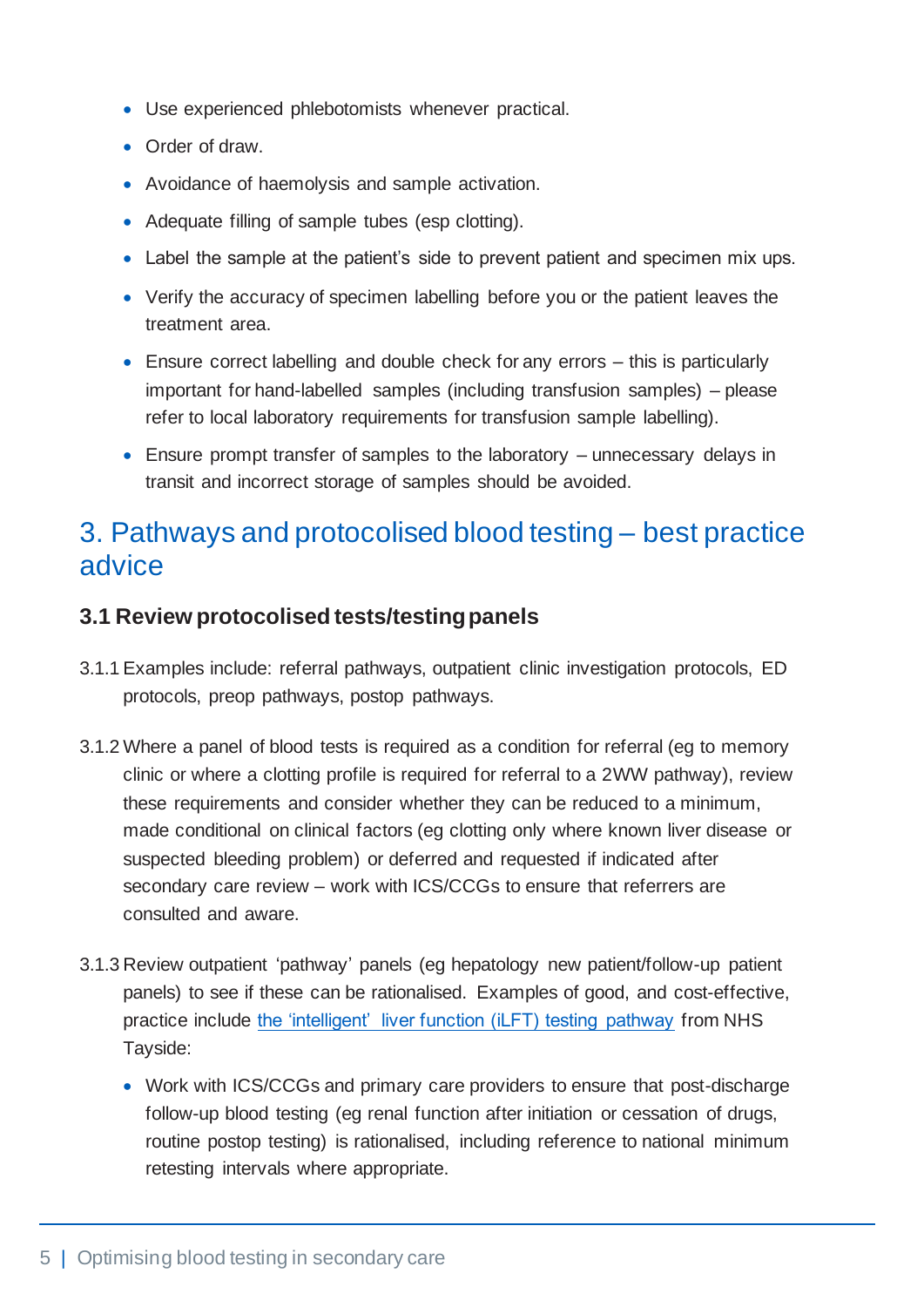- 3.1.4 Consider reducing the standard testing panel to a minimum with addition of other tests by clinical indication and in discussion with a senior clinical decision-maker – especially where additional tests would necessitate additional tube use.
- 3.1.5 Where the requesting clinician is not a senior clinical decision-maker (eg not a medical or nurse consultant) consider instituting a review process, eg after each clinic and before requesting tests, to ensure that test requesting is tailored to specific patient needs rather than routine or standardised.

# 4. Acute presentations – best practice advice

### **4.1 Review any routine blood tests in:**

- Minor injuries and minor illness (eg sore throat and UTI in physiologically well patients).
- Non-specific symptoms in the absence of further clinical concerns.

#### **4.2 For acute presentations requiring admission:**

- 4.2.1 Check if tests have been done recently (in primary or secondary care) and results are accessible – this may avoid the need for a repeat.
- 4.2.2 Use only one serum or lithium heparin plasma tube (do not take more than one).
- 4.2.3 Do not use serum glucose POCT glucose (from a glucometer or blood gas machine are sufficient)
- 4.2.4 Consider if coagulation profile is really required in many cases it is not. INR point of care may be used as an alternative for some coagulation tests such as INR.
- 4.2.5 D-dimer testing for venous thromboembolism (VTE) should be done in accordance with [NICE guidance NG158,](https://www.nice.org.uk/guidance/ng158) taking into account the clinical likelihood of VTE and the availability and timing of testing – please see the more detailed summary below.
- 4.2.6 Consider use of appropriately validated POCT testing only, eg venous gas for haemoglobin (example: a patient presenting with menorrhagia but physiologically well) or for sodium or potassium (example: a patient referred in for a blood test in the community showing an unexpectedly high sodium/potassium but who is otherwise well).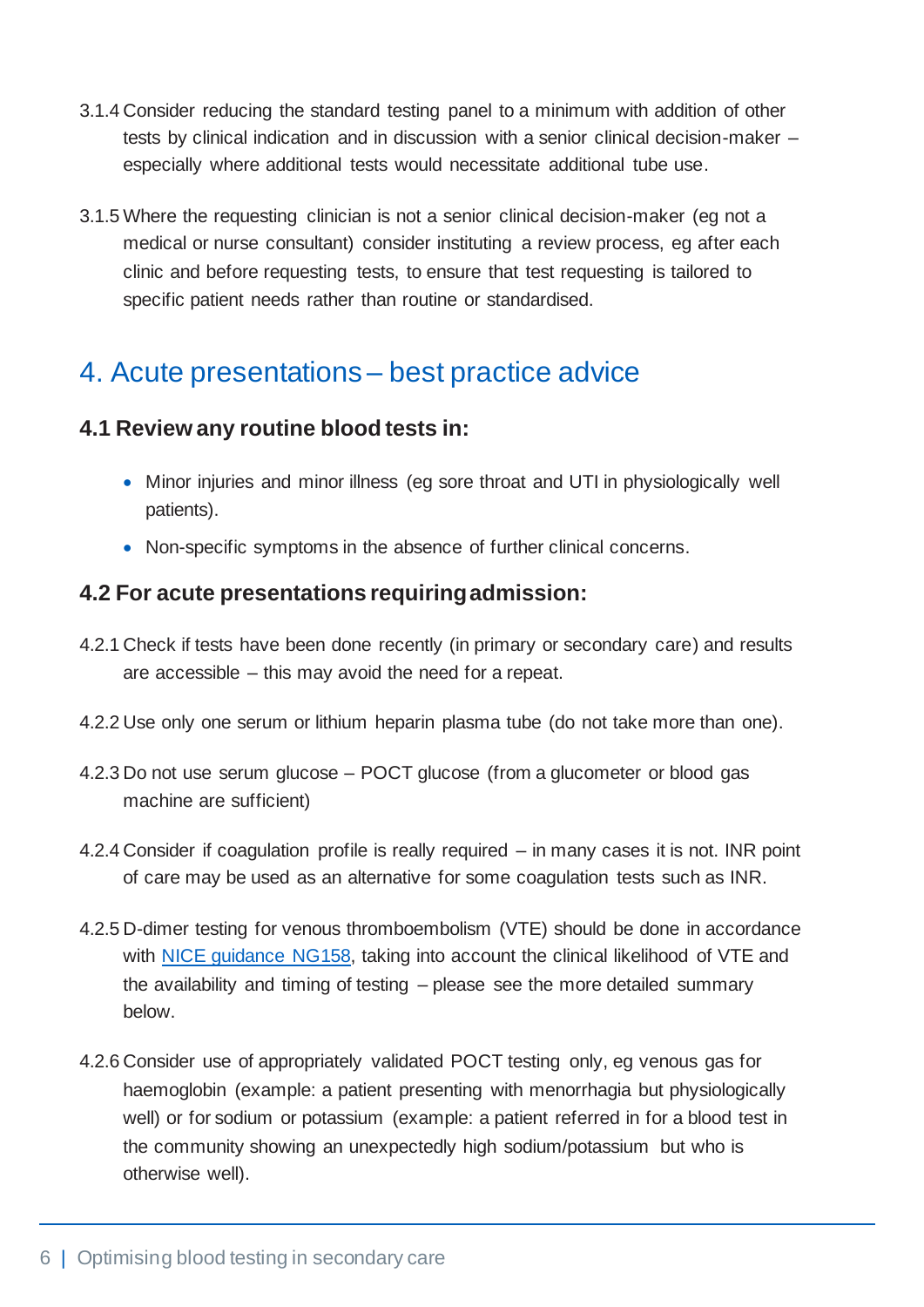- 4.2.7 If a patient has been transferred from another trust for specialist services, do not routinely repeat bloods on arrival. Ensure that any results from the transferring hospital are appropriately stored and accessible to the receiving teams.
- 4.2.8 Ensure patients presenting with acute paracetamol poisoning have bloods done at the correct time post ingestion (4 hours) rather than immediately on arrival (if <4 hours); otherwise they will need to be repeated when the time interval has elapsed.
- 4.2.9 Emergency department coagulation screening should be limited to bleeding and trauma presentation, patients on anti-coagulation, liver disorders, suspected sepsis and over-dose patients. Consider using POCT tests such as viscoelastic tests (eg TEG or ROTEM) or POCT INR where clinically appropriate.
- 4.2.10 Do not repeat bloods within 48 hours unless the clinical situation has changed:
	- National guidance is available on [minimum retesting intervals,](https://www.rcpath.org/uploads/assets/253e8950-3721-4aa2-8ddd4bd94f73040e/g147_national-minimum_retesting_intervals_in_pathology.pdf) defined as the minimum time before a test should be repeated, based on the properties of the test and the clinical situation in which it is used. This provides guidance on when to consider repeating common hospital biochemistry and haematology tests such as renal, bone and liver profiles, BNP, FBC and coagulation tests, depending on the specific clinical situation.
	- This is a comprehensive reference document. For easy reference, some key examples relevant to secondary care are included in the appendix.

# 5. Inpatients – best practice advice

- 5.1 All tests should be requested based on a clear clinical indication avoid testing just as a routine, and clinically justify repeating blood tests.
- 5.2 Look at the patient trajectory/test result trends over a period and decide whether and when repeat is necessary:
	- National guidance is available on [minimum retesting intervals,](https://www.rcpath.org/uploads/assets/253e8950-3721-4aa2-8ddd4bd94f73040e/g147_national-minimum_retesting_intervals_in_pathology.pdf) defined as the minimum time before a test should be repeated, based on the properties of the test and the clinical situation in which it is used, is available. This provides guidance on when to consider repeating common hospital biochemistry and haematology tests such as renal, bone and liver profiles, BNP, FBC and coagulation tests, depending on the specific clinical situation.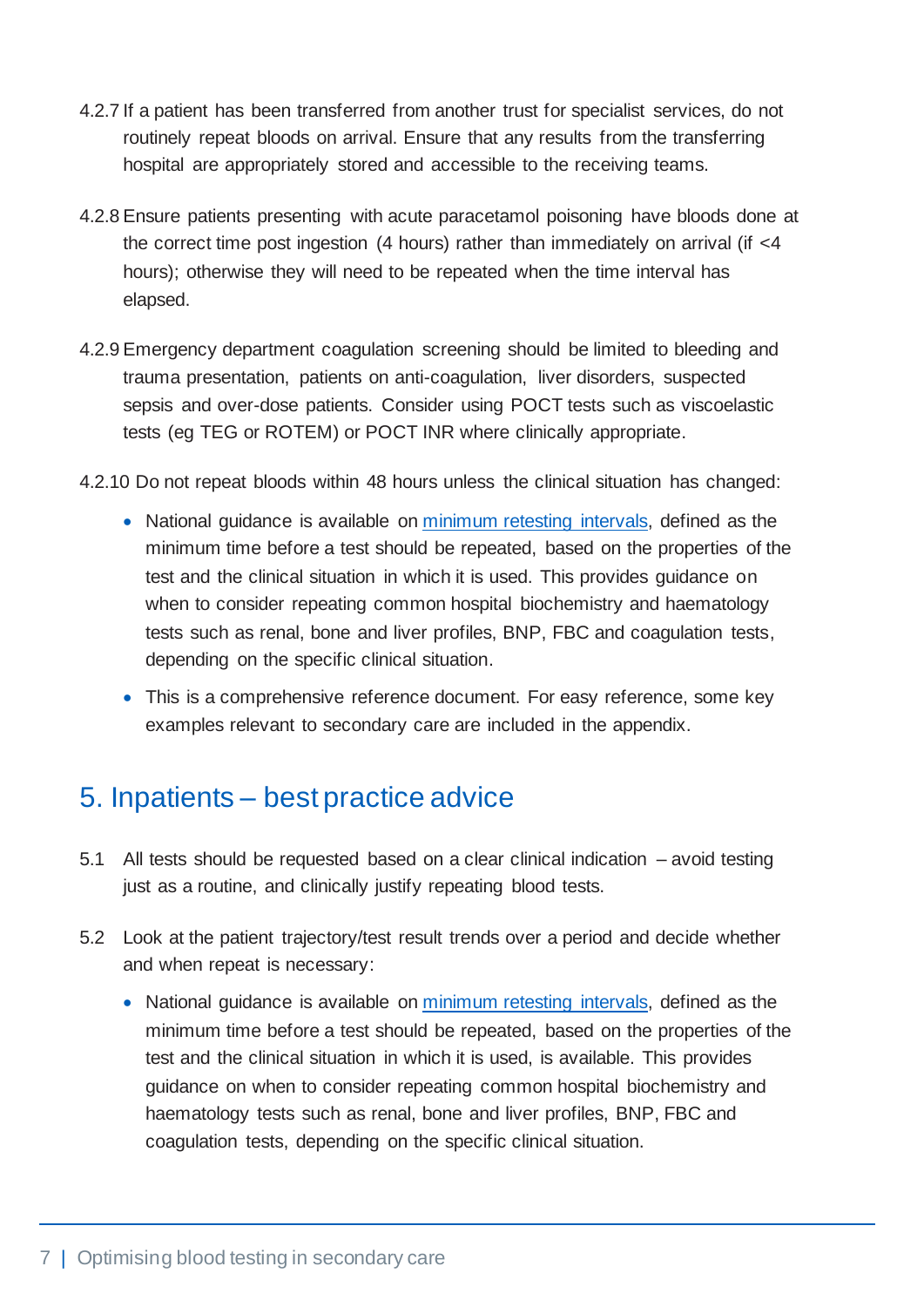- This is a comprehensive reference document. For easy reference, some key examples relevant to secondary care are included in the appendix.
- Note that in the context of an acute deterioration or critical illness, patients may require tests more urgently or frequently than set out in the minimum retesting interval recommendations. This is guidance only and decisions on the need for testing must always be based on clinical assessment.
- 5.3 **Discuss planned requests with a senior clinical decision-maker to decide what is/is not needed.**
- 5.4 Consider which specific tests are required and document rationale for repeat of tests in the notes.
- 5.5 If someone is medically fit for discharge, they do not need routine bloods, unless these form part of the ongoing care plan.

# 6. Specific tests and services – best practice advice

## **6.1 Refer to the national minimum retesting intervals guidance:**

- 6.1.1 National guidance is available on [minimum retesting intervals,](https://www.rcpath.org/uploads/assets/253e8950-3721-4aa2-8ddd4bd94f73040e/g147_national-minimum_retesting_intervals_in_pathology.pdf) defined as the minimum time before a test should be repeated, based on the properties of the test and the clinical situation in which it is used. This provides guidance on when to consider repeating common hospital biochemistry and haematology tests such as renal, bone and liver profiles, BNP, FBC and coagulation tests depending on the specific clinical situation
- 6.1.2 The appendix highlights frequently performed tests/clinical situations from the national minimum retesting intervals guidance

# **6.2 FBC**

- 6.2.1 For inpatients, if FBC is normal or near normal, there is no need to repeat this regularly.
- 6.2.2 Further guidance is included in the national [minimum retesting intervals](https://www.rcpath.org/uploads/assets/253e8950-3721-4aa2-8ddd4bd94f73040e/g147_national-minimum_retesting_intervals_in_pathology.pdf) document.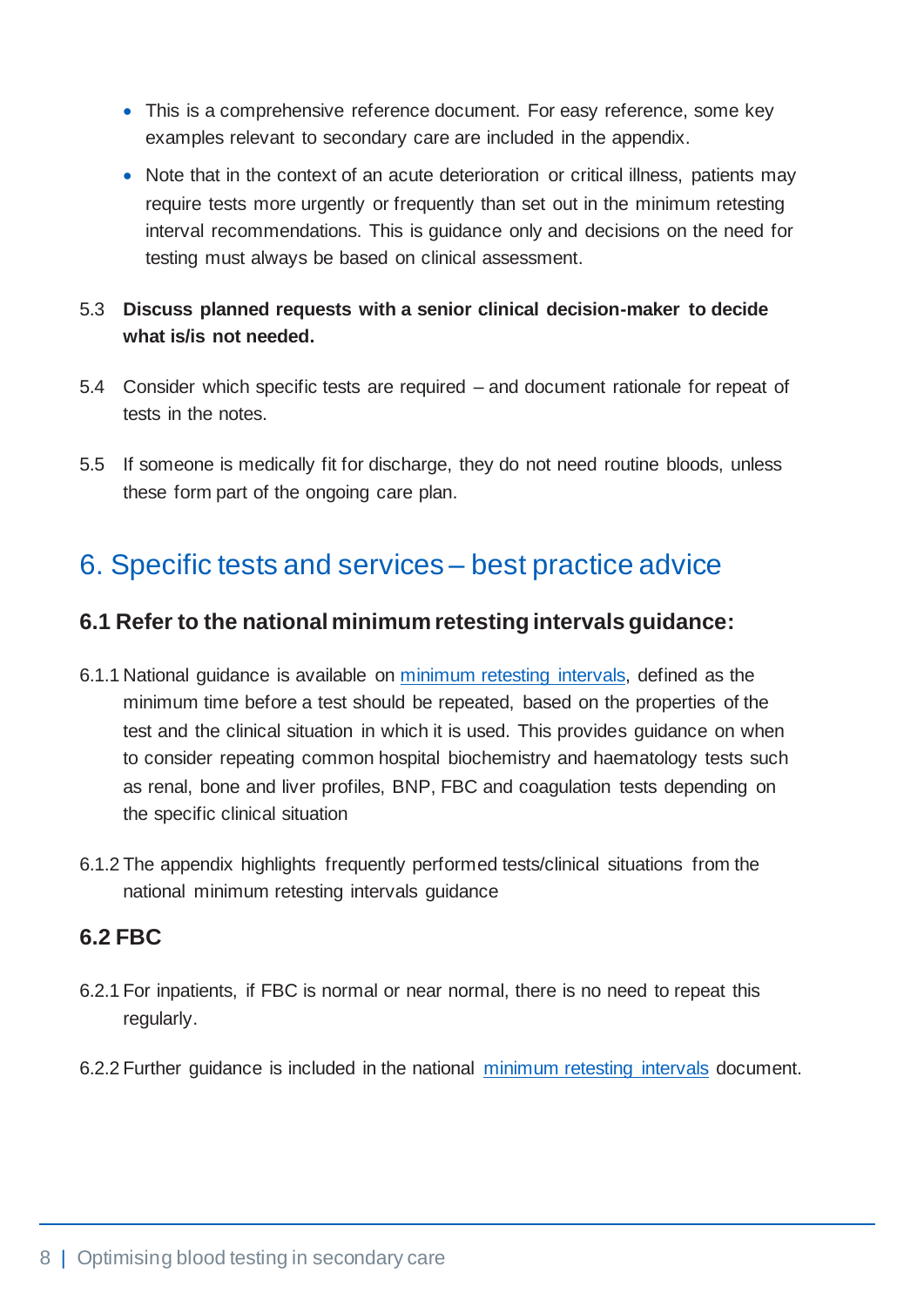## **6.3 D-dimer**

- 6.3.1 D-dimer testing for venous thromboembolism (VTE) should be done in accordance with [NICE guidance](https://www.nice.org.uk/guidance/ng158) NG158, taking into account the clinical likelihood of VTE and the availability and timing of testing.
- 6.3.2 For people in whom DVT is likely (Wells score ≥2), D-dimer testing should be done if an initial ultrasound scan is negative or if an ultrasound scan cannot be obtained within 4 hours and further NICE guidance followed (NICE NG158 1.1.3–1.1.7).
- 6.3.3 For people in whom DVT is unlikely (Wells score  $\leq$ 1), a D-dimer test should be done and further NICE guidance followed (NICE NG158 1.1.8–1.1.11).
- 6.3.4 For people in whom pulmonary embolism is unlikely (Wells score ≤4), a D-dimer test should be done and further NICE guidance followed (NICE NG158 1.1.21).
- 6.3.5 D-dimer testing should not be done in patients in whom pulmonary embolism is likely (Wells score >4).
- 6.3.6 D-dimer testing should only be done in patients in whom DVT is likely (Wells score  $\geq$ 2) in accordance with the NICE guidance above.
- 6.3.7 D-Dimer POCT should not need to be confirmed by lab sample testing, and should be used first line where available.

#### **6.4 Clotting – specific indications/tests, includingpre-surgery and ED**

- 6.4.1 Routine clotting screens pre-surgery should be avoided except where indicated by [NICE guidance NG45,](https://www.nice.org.uk/guidance/ng45) such as in ASA 3 or 4 patients with liver dysfunction having intermediate or major/complex surgery (see Section 7.9 on preoperative testing).
- 6.4.2 ED coagulation screening should be limited to bleeding and trauma presentations, patients on anti-coagulation, liver disorders, suspected sepsis and over-dose patients. Consider using POCT tests such as viscoelastic tests (eg TEG or ROTEM) or POCT INR where clinically appropriate.
- 6.4.3 Further guidance is included in the national [minimum retesting intervals](https://www.rcpath.org/uploads/assets/253e8950-3721-4aa2-8ddd4bd94f73040e/g147_national-minimum_retesting_intervals_in_pathology.pdf) document.

#### **6.5 Blood transfusion – group and screen (G&S)**

6.5.1 Avoid routine G&S testing unless patient is likely to require transfusion, in line with the [Choosing Wisely guidance,](https://www.rcpath.org/profession/patient-safety-and-quality-improvement/patient-safety-resources/choosing-wisely/recommendations-for-transfusion-medicine.html) including in critical care patients.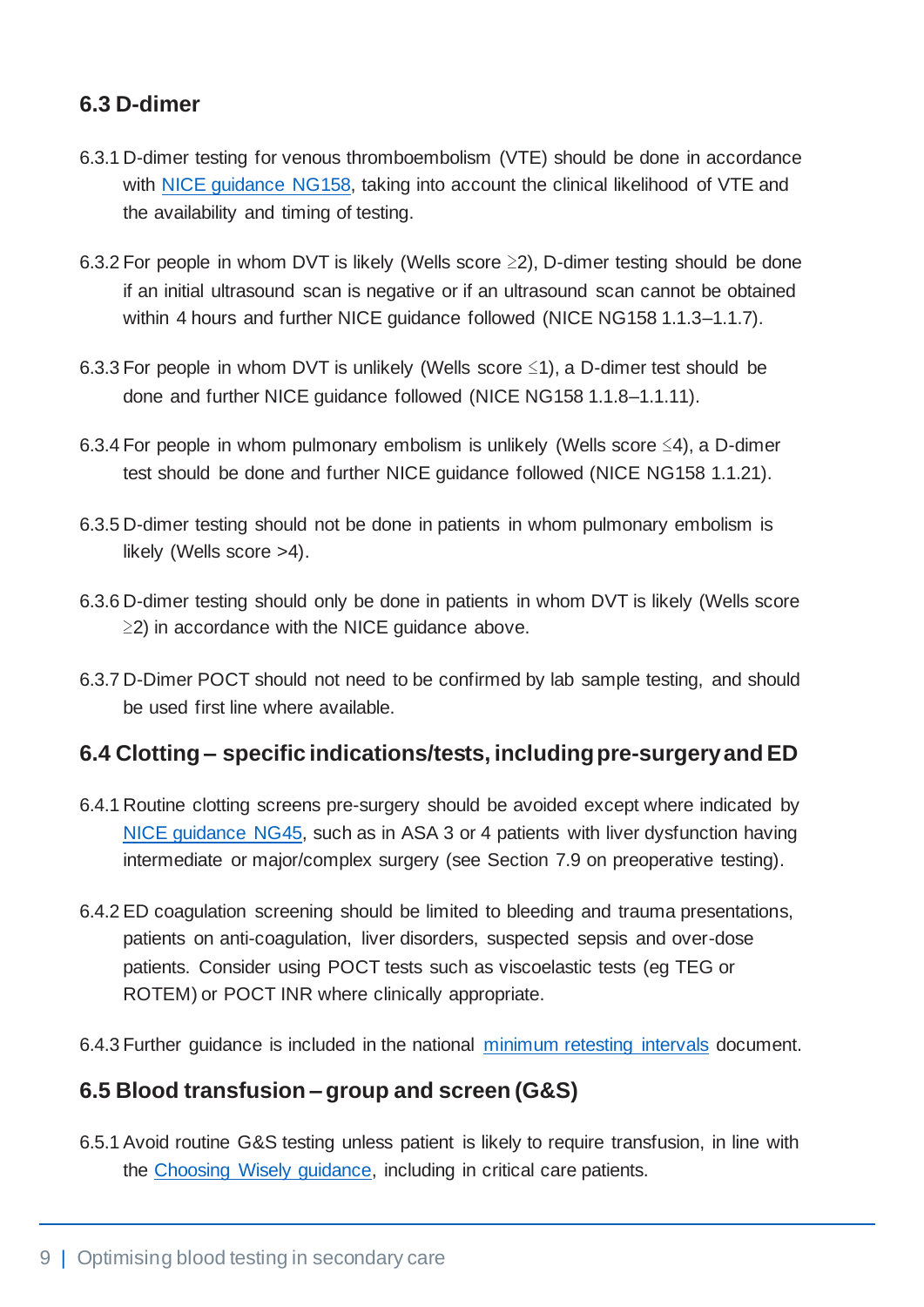- 6.5.2 Requests for G&S should follow [British Society for Haematology guidelines](https://onlinelibrary.wiley.com/doi/full/10.1111/j.1365-3148.2012.01199.x) and local policies, and should be limited to those cases where blood transfusion is an expected outcome, or where the need to know red cell antibody status is critical or the patient needs blood group confirmed on the 'minimum 2 sample requirement rule' to allow safe provision of blood.
- 6.5.3 Further guidance is included in the national [minimum retesting intervals](https://www.rcpath.org/uploads/assets/253e8950-3721-4aa2-8ddd4bd94f73040e/g147_national-minimum_retesting_intervals_in_pathology.pdf) document.

### **6.6 Use of POCT, eg blood gases, INR, Hb**

- 6.6.1 Clotting tests, such as for INR, can also be done by POCT, especially in the community or outpatient setting. Results should not normally need to be confirmed by a laboratory test unless they are out of analytical range of the POCT device or there is significant clinical concern. (POCT testing should be prioritised where it does not require a citrated blood tube.)
- 6.6.2 Glucose results from POCT should not routinely require a confirmatory lab blood glucose unless they are outside the analytical range of the device.
- 6.6.3 Where close monitoring of sodium or potassium is required, POCT with a blood gas machine should be the default. It does not require confirmation with laboratory testing unless there is a clinical indication or suspected machine malfunction.

#### **6.7 Microbiology/virology serology**

- 6.7.1 Screening for HIV, and hepatitis B and C in high-risk groups should be done in accordance with [BHIVA](https://www.bhiva.org/HIV-testing-guidelines) and [NICE](https://www.nice.org.uk/Guidance/PH43) guidance, respectively. These are treatable conditions and delayed diagnosis contributes to poor outcomes and health inequalities.
- 6.7.2 Care should be taken to minimise unnecessary repeat testing, especially if a previous positive result has been obtained (eg HIV or hepatitis).
- 6.7.3 [National guidance](https://www.rcpath.org/uploads/assets/253e8950-3721-4aa2-8ddd4bd94f73040e/g147_national-minimum_retesting_intervals_in_pathology.pdf) exists on recommended frequency of testing for microbiology, virology and fungal tests.
- 6.7.4 Note that virology testing may need to be repeated to confirm the diagnosis (eg following a first positive test for HIV or viral hepatitis). This practice is to mitigate the risks associated with incorrect samples, mislabelling, sample contamination, etc and consequently giving the patient an incorrect diagnosis. Such repeat testing should be requested by a relevant senior clinical decision-maker (eg a virologist, microbiologist, infectious diseases clinician) in line with locally agreed protocols.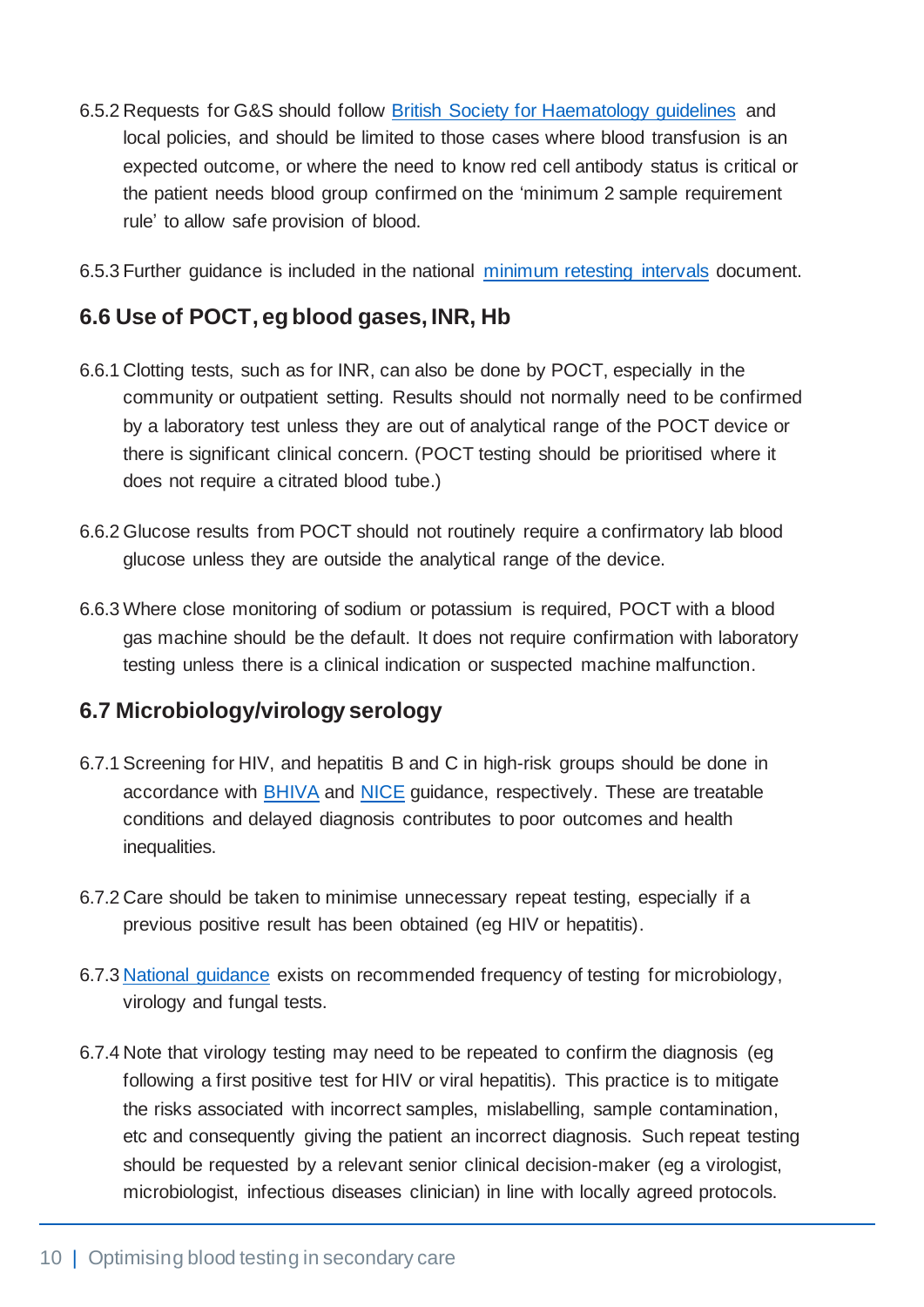6.7.5 Antenatal serology testing should be done in accordance with the [NHS infectious](https://www.gov.uk/topic/population-screening-programmes/infectious-diseases-in-pregnancy)  [diseases in pregnancy screening programme](https://www.gov.uk/topic/population-screening-programmes/infectious-diseases-in-pregnancy) guidance.

# **6.8 Vitamin D**

- 6.8.1 Vitamin D testing is not indicated in asymptomatic people and is often requested unnecessarily. The [NICE Clinical Knowledge Summary](https://cks.nice.org.uk/topics/vitamin-d-deficiency-in-adults/diagnosis/diagnosis/) summarises situation in which vitamin D testing is indicated.
- 6.8.2 Further guidance is included in the national [minimum retesting intervals](https://www.rcpath.org/uploads/assets/253e8950-3721-4aa2-8ddd4bd94f73040e/g147_national-minimum_retesting_intervals_in_pathology.pdf) document.

## **6.9 Critical care**

- 6.9.1 It is common practice to use routine daily blood set orders. However, this can result in both the omission of specific indicated tests (leading to a separate blood sample collection for that test alone) and requesting or repeating of tests unnecessarily. <sup>2</sup> Additionally, routine blood testing in critical care patients is associated with anaemia (and risk of transfusion).
- 6.9.2 Evidence supports reviewing each patient on a daily/per shift basis (eg as part of the ward round) to determine what blood tests are necessary (and what frequency of/indications for repeat are appropriate), taking into account the current situation and clinical trajectory
- 6.9.3 Examples of opportunities to rationalise critical care blood testing include:
	- Routine preop clotting is unlikely to be necessary where there are no clinical concerns (see [NICE guidance](https://www.nice.org.uk/guidance/ng45) NG455).
	- Routine postoperative blood tests may not be indicated in all patients, and may in some cases be replaced by POCT such as Hb measurement using blood gas analysers – consider discussing this with the surgical team.
	- Try to anticipate and combine (or add on) requests especially where this will save blood tubes: for example, if there are time-dependent tests (such as aminoglycoside or other drug levels), consider combining these with the daily biochemistry panel in a single sample.
	- Consider whether an immediate lab repeat FBC is necessary after red cell or platelet transfusion.

<sup>2</sup> Mikhaeil et al. Non-essential blood tests in the intensive care unit: a prospective observational study. *Can J Anesth/J Can Anesth* 2017; 64: 290–295. DOI 10.1007/s12630-016-0793-9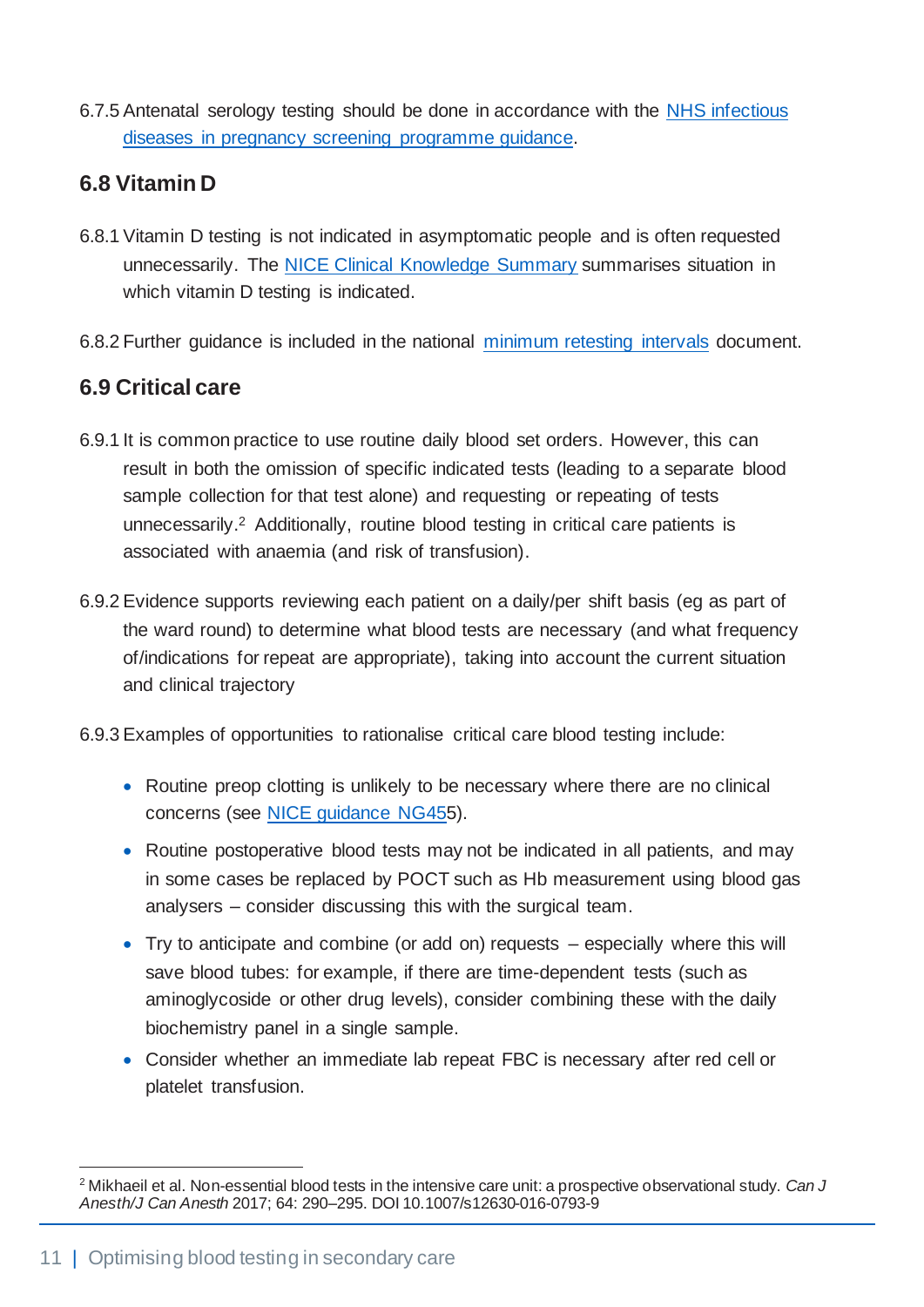- Consider whether regular repeat G&S is necessary the risk of the patient requiring urgent transfusion may be very low.
- Consider what is available via local POCT, eg Hb, INR, glucose, viscoelastic tests (eg TEG or ROTEM) – POCT test results may not require laboratory confirmation unless the result is outside the range of the device or malfunction is suspected.

### **6.10 Haematological oncology**

- 6.10.1 Many patients in haematological oncology inpatient wards have blood tests done daily. Often, this is clinically appropriate as patients on myelosuppressive chemotherapy regimens are acutely unwell and may require blood components and replacement of electrolytes daily.
- 6.10.2 However, there are circumstances in which routine daily testing is not required: for example, patients being cared for with palliative intent or who are clinically stable during routine chemotherapy cycles but have yet to become cytopenic. Inpatients with stable renal function do not generally need daily biochemistry except when having nephrotoxic treatment. Repeat FBC is not necessary the on day of a planned transfusion.
- 6.10.3 It is important in this overall context to educate everyone in the system, including patients, as they may be expecting a daily blood result. Appropriate reduction in testing in the haematological oncology setting will require specific and coordinated action by clinical and nursing leads.

## **6.11 Nutritional trace elements**

6.11.1 Check with the laboratory prior to taking these samples to ensure the correct tubes are used

#### **6.12 Perioperative care**

- 6.12.1 NICE has published [guidance \(NG54\)](https://www.nice.org.uk/guidance/ng45) on routine preoperative testing which should be followed by preoperative assessment services.
- 6.12.2 Preoperative HbA1c testing and identification of anaemia are of particular importance as they may change management.
- 6.12.3 Any deviation from these national guidelines (NICE NG54) should be discussed with and approved by a senior decision-maker.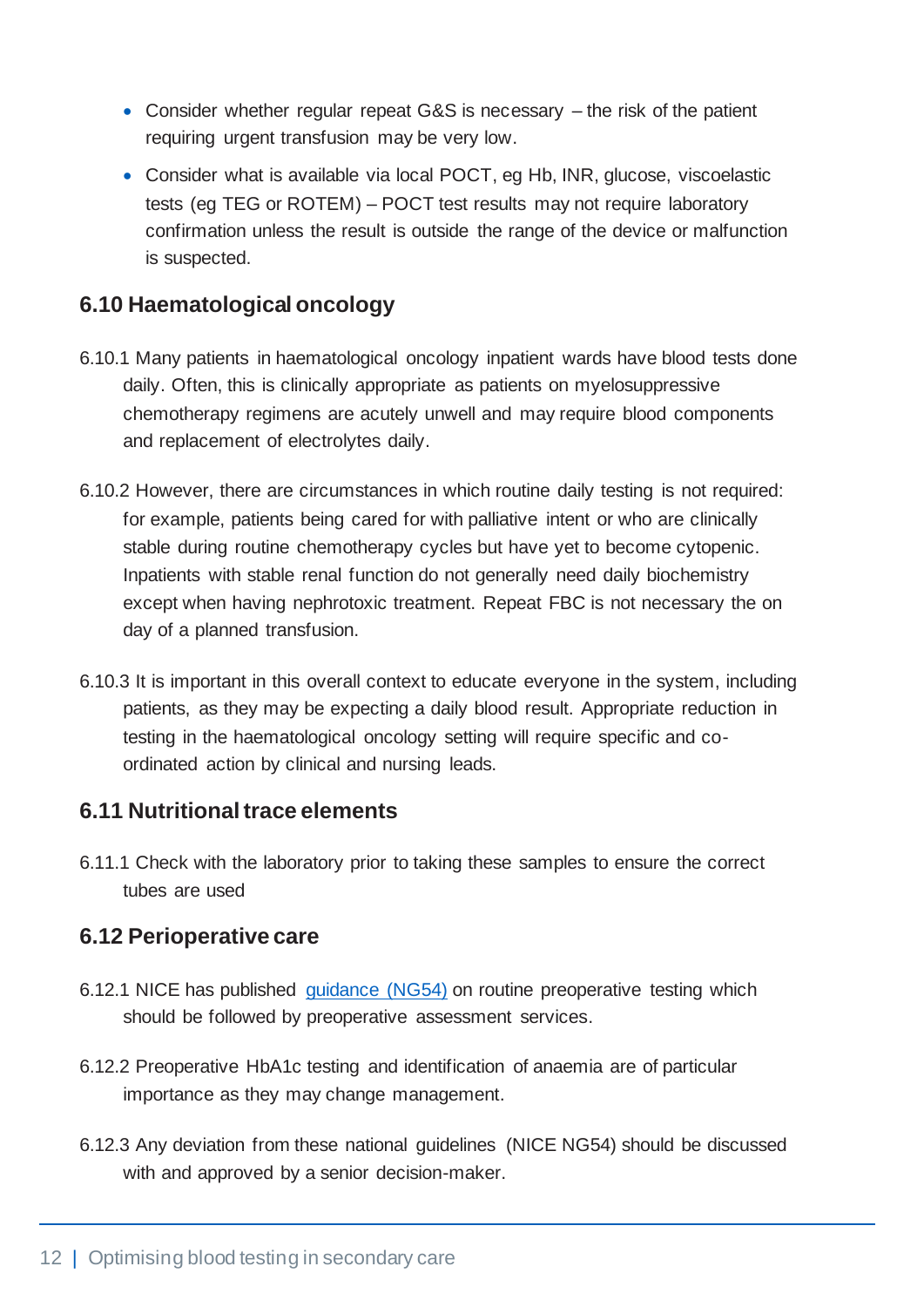- 6.12.4 Follow local protocols for postoperative care. We suggest that local departments establish their own protocols based on best practice,
- 6.12.4 NICE has also published [guidance on perioperative care \(NG180\).](https://www.nice.org.uk/guidance/ng180))

# 7. Advice specific to the acute shortage

### **7.1 Conserving blood sample tubes during the period of acute shortage**

- 7.1.1 Requesting blood tests based on established clinical indications only is good practice at all times. During the acute shortage, making sure that testing capacity is preserved has additional important implications for the equitable provision of clinical care to all patients.
- 7.1.2 In particular, consider not just test requesting/laboratory resource, but specifically blood tube use.
- 7.1.3 Practical advice on conserving blood tubes:
	- Local laboratories will advise on which samples can be taken in which tubes; any blood tube substitutions; which samples can be combined in one tube (and the volume of sample required).
	- Please only take the tubes/samples specified do not take extra tubes just in case.
	- Please think ahead and try to combine tests that might be taken in the same type of tube on subsequent days into one sample.
	- Each day think not only about the tests requested but the implications for blood tube usage and whether there might be a clinically appropriate way of rationalising this, including liaising with the lab to allow 'add on' tests rather than taking another sample.
	- Optimise phlebotomy technique, labelling and sample dispatch to minimise wastage.

# **7.2 Blood transfusion (G&S)**

7.2.1 The National Blood Transfusion Committee (NBTC) has produced [guidance](https://www.transfusionguidelines.org/uk-transfusion-committees/national-blood-transfusion-committee/responses-and-recommendations/) relevant to transfusion-related testing and laboratory practices during the period of acute shortage. Clinical and laboratory transfusion staff should follow local policies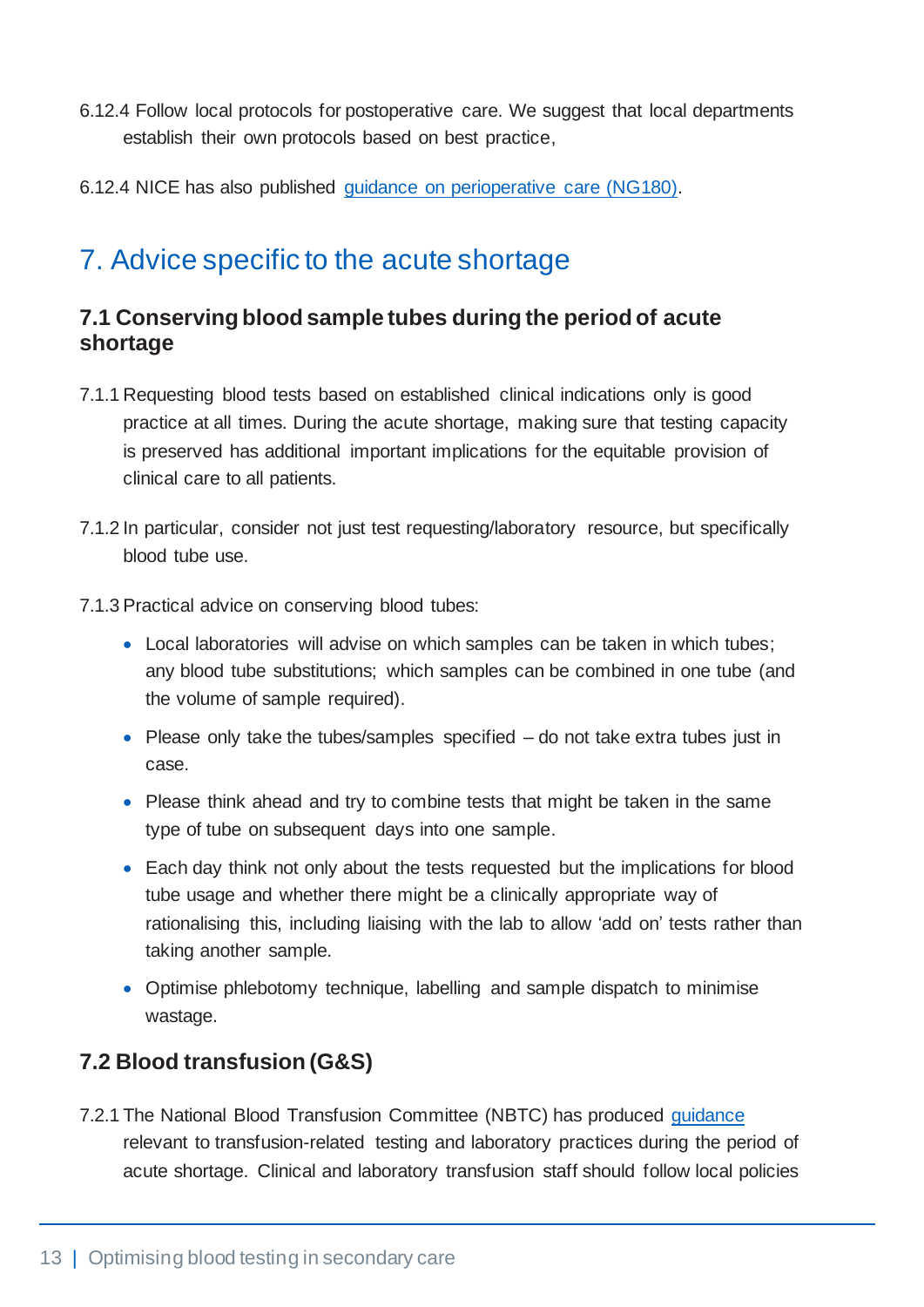and laboratories and haematology departments but are encouraged to review this guidance.

7.2.2 The provision of safe and timely blood components remains a priority and transfusion delays must be avoided.

### **7.3 Rheumatology – monitoring of DMARDs**

- 7.3.1 The following provides a **suggested** approach to modifying DMARD monitoring protocols **in the context of the acute shortage of blood tubes/testing capacity.**
- 7.3.2 Patients who have been on treatment for <12 months and/or on their current dose for <6 weeks should continue to be monitored as per the standard shared care agreement schedule.
- 7.3.3 For patients under shared care who have been on treatment for >12 months **and** where their last **two** blood monitoring tests have been normal **and** current dose has been stable for **3 months**:

| <b>Medication</b>  | <b>Current monitoring</b><br>schedule | <b>Suggested modified</b><br>schedule during shortage |
|--------------------|---------------------------------------|-------------------------------------------------------|
| Methotrexate (MTX) | 3 monthly                             | 6 monthly                                             |
| Azathioprine       | 3 monthly                             | 6 monthly                                             |
| Mercaptopurine     | 3 monthly                             | 6 monthly                                             |
| Penicillamine      | 3 monthly                             | 6 monthly                                             |
| Leflunamide        | 3 monthly                             | 6 monthly                                             |
| Hydroxychloroquine | Nil                                   | Nil                                                   |

7.3.4 No monitoring is required for patients on sulfasalazine after 1 year, based on current shared care schedule. For patients on treatment for <1 year, 3-monthly monitoring should continue.

## **7.4 Paediatrics**

- 7.4.1 There is no current shortage of paediatric blood tubes and therefore laboratory testing in children should follow existing best practice protocols.
- 7.4.2 Paediatric teams should liaise with local labs to consider whether using paediatric blood tubes for older children would be appropriate.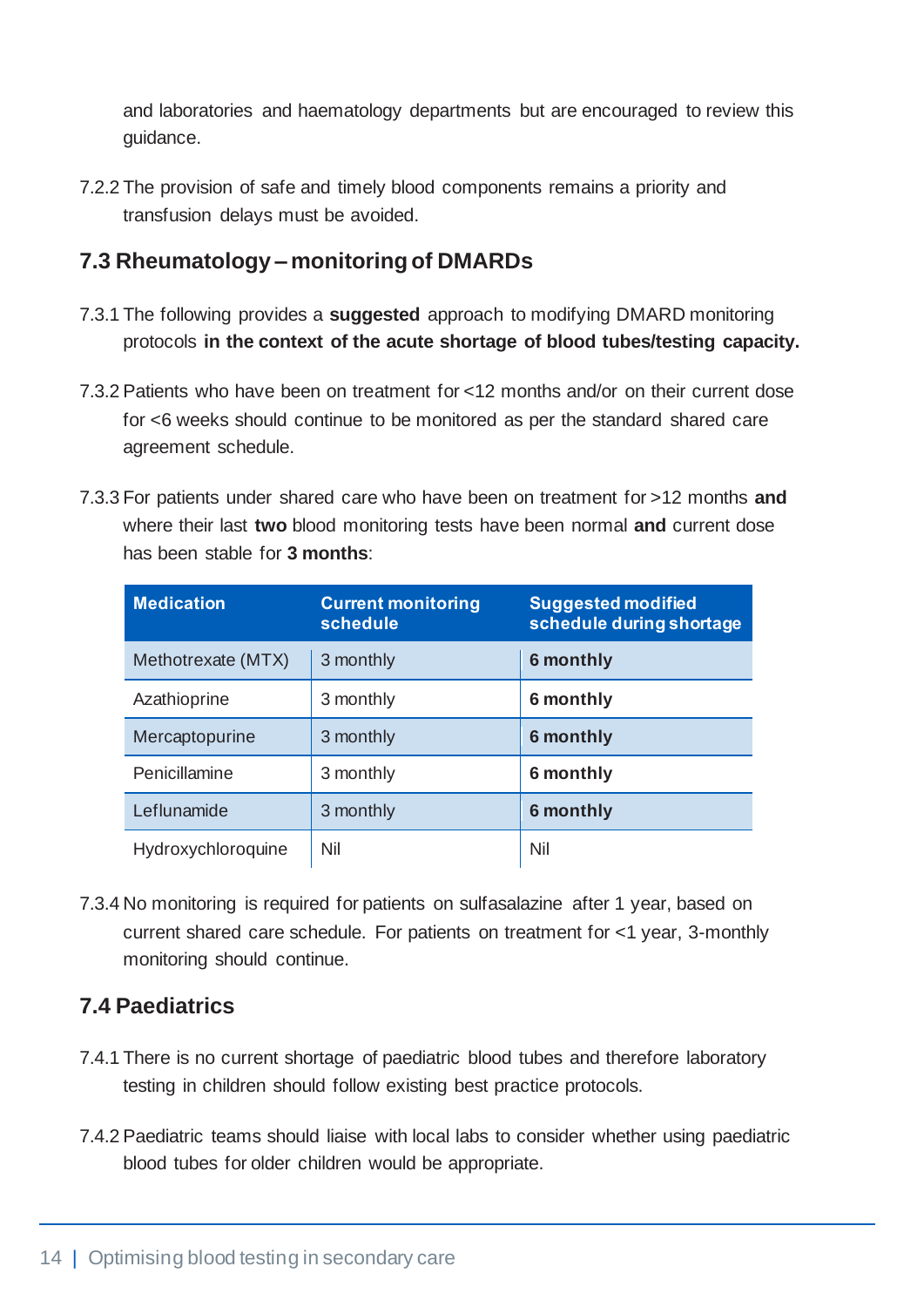7.4.3 Paediatric blood tubes should not be used for adult patients to avoid creating shortages in these tubes.

## **7.5 Genomics testing**

7.5.1 Genomic testing remains a high priority, including for all referrals classified as urgent, genomic testing within the neonatal setting, prenatal screening and for cancer diagnosis. NHS England and NHS Improvement will issue this guidance to all genomics laboratory hubs.

## **7.6 Antenatal testing**

7.6.1 Antenatal serology and fetal anomaly blood tests are time-sensitive and should not be delayed.

## **7.7 Blood tests as part of clinical research**

- 7.7.1 Blood tests in the context of ongoing clinical research studies should not be disrupted where doing so would lead to deviation from the study protocol or risk invalidating the research. Where tests can safely be modified or omitted, this should be done in consultation with the appropriate research governance bodies.
- 7.7.2 Please continue to follow the study protocol (without modifications or deviations) except where changes have been agreed in advance with the chief investigator.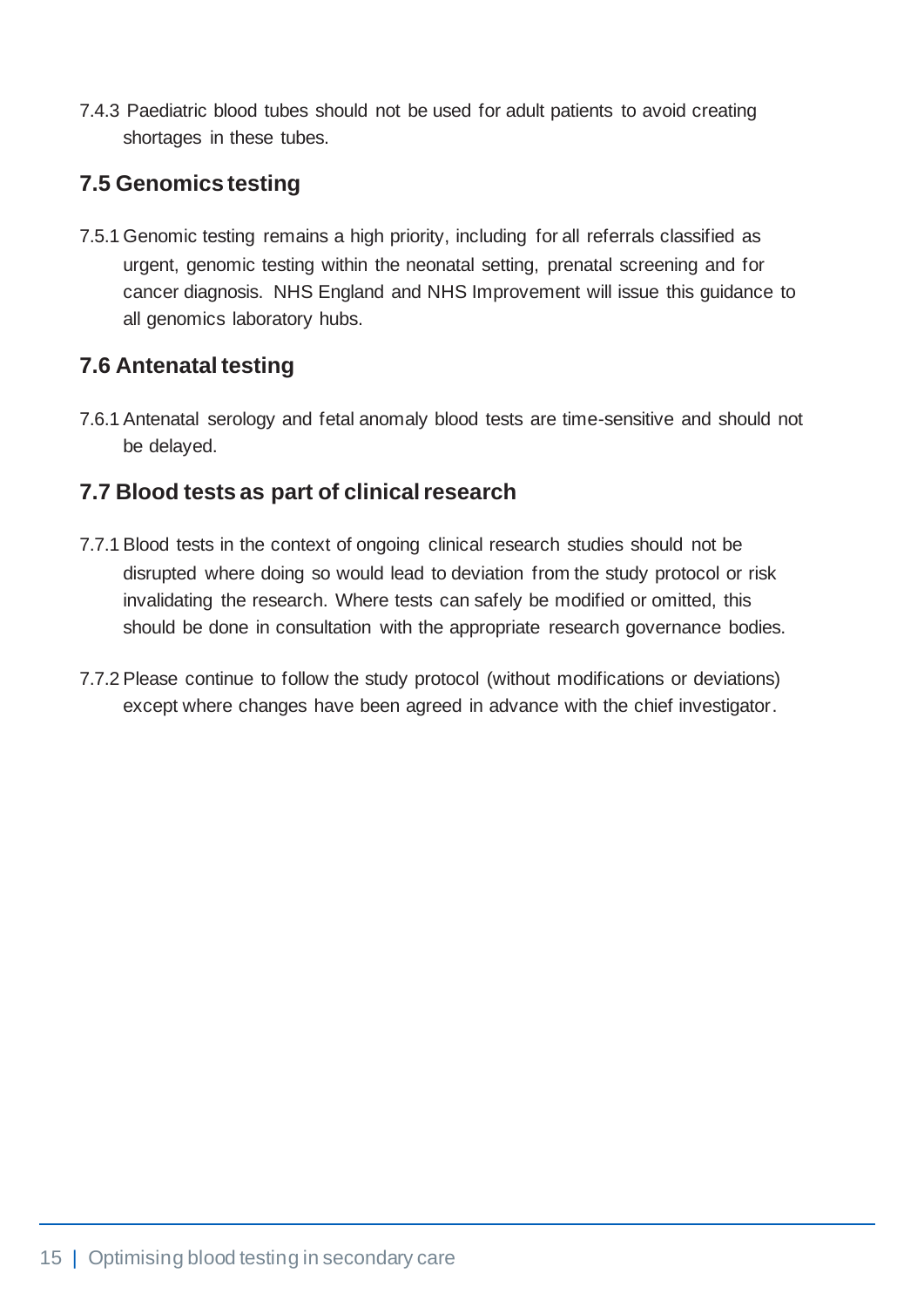# Appendix: Key secondary care minimum retesting intervals guidance

The table below summarises key guidance for acute care and is adapted from the comprehensive national guidance on [National minimal retesting intervals](https://www.rcpath.org/uploads/assets/253e8950-3721-4aa2-8ddd4bd94f73040e/g147_national-minimum_retesting_intervals_in_pathology.pdf) in pathology guidance (March 2021). Please refer to the full document for further detail.

A separate summary table highlights guidance relevant to primary, community and outpatient care and may also be useful to support outpatient care.

These represents general best practice advice and are not specific to the exceptional period of acute supply shortage.

The guidance below does not supplant clinical judgement: it is intended to highlight best practice recommendations, including some that relate to very specific situations, that may inform and support practice. It must be adapted as appropriate to the specific situation and the specific needs of the patient (taking into account any particular preferences, needs or characteristics they may have or any risks that may apply).

In the context of an acute deterioration, patients may require tests more urgently or frequently than set out below.

| <b>Renal</b>                                                                                |                                                                                                                                                    |                                                                                                  |
|---------------------------------------------------------------------------------------------|----------------------------------------------------------------------------------------------------------------------------------------------------|--------------------------------------------------------------------------------------------------|
| Inpatient monitoring of<br>a stable patient not on<br><b>IV fluids</b>                      | An inpatient with an admission sodium within the<br>reference range should not have a repeat sodium<br>within the average length of stay of 4 days | Consensus opinion<br>of the relevant<br>expert working<br>group<br>[Level of evidence<br>$-GPPI$ |
| Inpatient monitoring of<br>a stable patient on IV<br>fluids (adults as well as<br>children) | Daily monitoring of U&E and glucose (which may be<br>monitored using POCT)                                                                         | <b>GAIN, 2010</b><br>[Level of evidence<br>$-Dl$                                                 |
| In symptomatic patients<br>or following<br>administering of<br>hypertonic saline            | Monitoring should be more frequent, ie every 2-4<br>hours                                                                                          | <b>GAIN, 2010</b><br>[Level of evidence<br>$-Dl$                                                 |
| Patient diagnosed with<br>AKI                                                               | U&E checked on admission and within 24 hours                                                                                                       | The Renal<br>Association, 2011 <sup>3</sup>                                                      |

<sup>3</sup> The Renal Association. *Clinical Practice Guidelines. Acute Kidney Injury* (5th edition). Hampshire, UK: The Renal Association, 2011.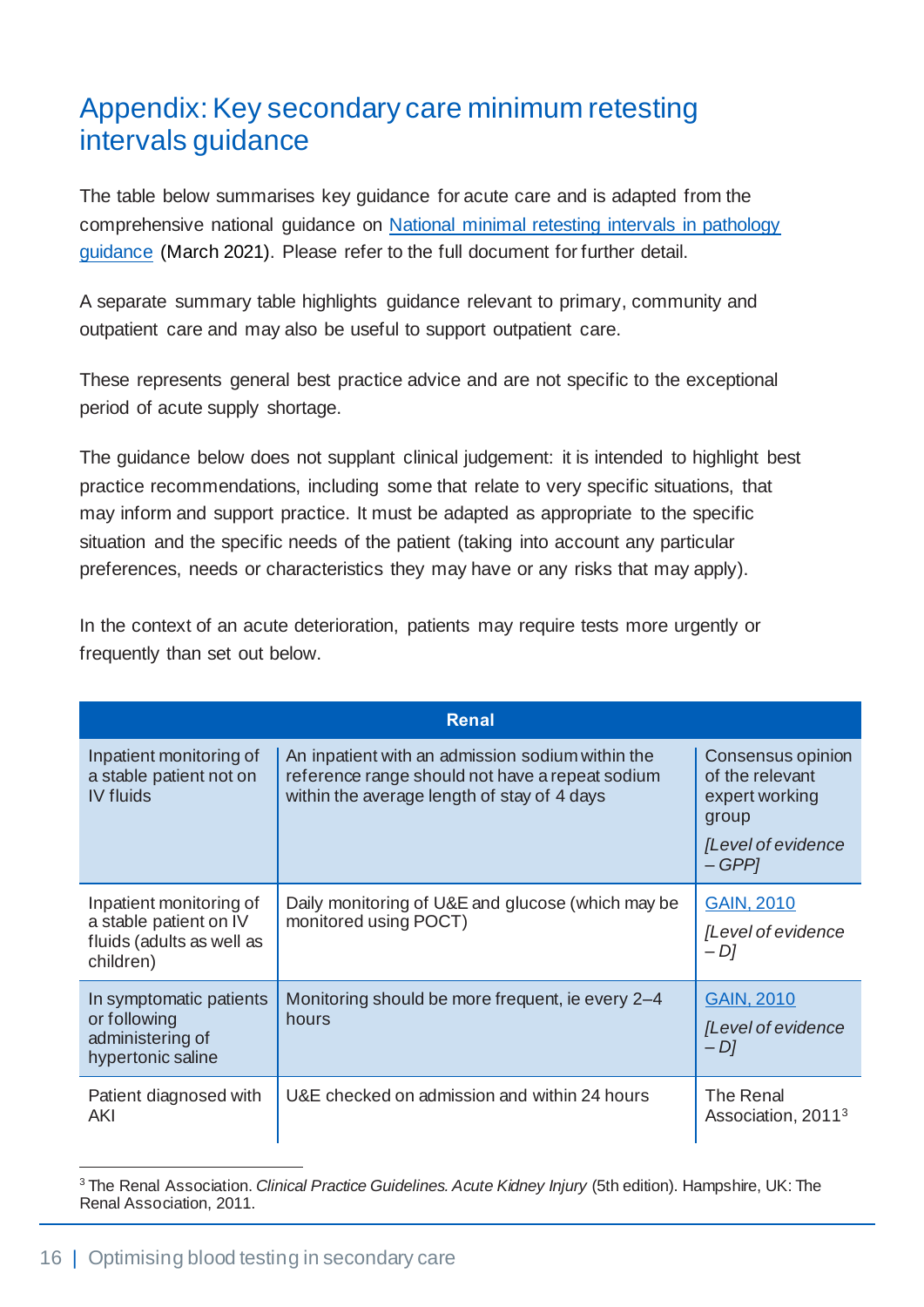|                                                         |                                                                                                                                                                                                                                                                    | [Level of evidence<br>$-A$ ]                                                                     |
|---------------------------------------------------------|--------------------------------------------------------------------------------------------------------------------------------------------------------------------------------------------------------------------------------------------------------------------|--------------------------------------------------------------------------------------------------|
| Monitoring of ACE<br>inhibitors                         | Within 1 week of starting and 1 week after each dose<br>titration, then annually (unless required more<br>frequently because of impaired renal function)                                                                                                           | <b>NICE Clinical</b><br><b>Knowledge</b><br>Summary, 2019<br>[Level of evidence<br>$-Dl$         |
| Diuretic therapy                                        | Before the initiation of therapy and after 4 weeks,<br>and then 6 monthly/yearly or more frequently in the<br>elderly or in patients with renal disease, disorders<br>affecting electrolyte status or patients taking other<br>drugs (eg corticosteroids, digoxin) | <b>NICE Clinical</b><br><b>Knowledge</b><br><b>Summary, 2019</b><br>[Level of evidence<br>$-D$ ] |
|                                                         | <b>Bone</b>                                                                                                                                                                                                                                                        |                                                                                                  |
| Acute settings                                          | Testing at 48-hour intervals                                                                                                                                                                                                                                       | Consensus opinion<br>of the relevant<br>expert working<br>group<br>[Level of evidence<br>$-GPP$  |
| Acute<br>hypo/hypercalcaemia,<br>TPN and ITU patients   | May require more frequent monitoring                                                                                                                                                                                                                               | Consensus opinion<br>of the relevant<br>expert working<br>group<br>[Level of evidence<br>$-GPP$  |
| ALP and total protein in<br>acute setting               | Testing at weekly intervals. ALP may need checking<br>more often, but probably only in the context of acute<br>cholestatic changes (see Liver section of the full<br>document)                                                                                     | Consensus opinion<br>of the relevant<br>expert working<br>group<br>[Level of evidence<br>$-GPP$  |
| Vitamin D request: no<br>clinical signs and<br>symptoms | Do not retest (whatever the result as there may be<br>no indication to test in the first place)                                                                                                                                                                    | Consensus opinion<br>of the relevant<br>expert working<br>group<br>[Level of evidence<br>$-GPP$  |
| <b>Liver</b>                                            |                                                                                                                                                                                                                                                                    |                                                                                                  |
| Acute inpatient setting                                 | Testing at 72-hour intervals in acute setting (apart<br>from those in L4)                                                                                                                                                                                          | Consensus opinion<br>of the relevant                                                             |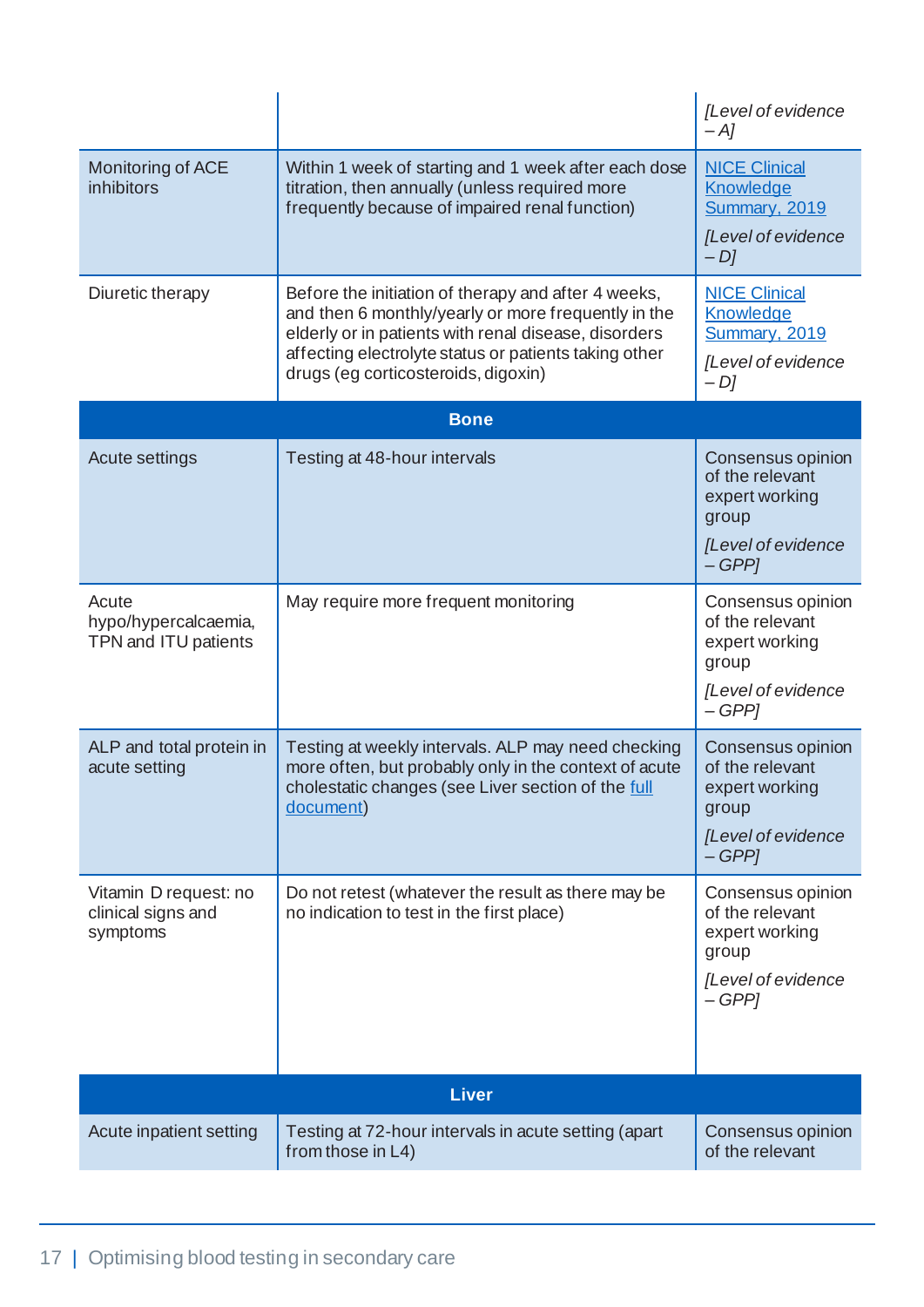|                                                                                                 |                                                                                                                                                                                                                                                                                                                                                                                                                                                                                      | expert working<br>group<br>[Level of evidence<br>$-GPPI$                                                                                                             |
|-------------------------------------------------------------------------------------------------|--------------------------------------------------------------------------------------------------------------------------------------------------------------------------------------------------------------------------------------------------------------------------------------------------------------------------------------------------------------------------------------------------------------------------------------------------------------------------------------|----------------------------------------------------------------------------------------------------------------------------------------------------------------------|
| GGT and conjugated<br>bilirubin in acute setting                                                | Testing at weekly intervals                                                                                                                                                                                                                                                                                                                                                                                                                                                          | Consensus opinion<br>of the relevant<br>expert working<br>group<br>[Level of evidence                                                                                |
| Acute poisoning (eg<br>paracetamol), TPN,<br>liver unit, acute liver<br>injury and ITU patients | May require more frequent monitoring                                                                                                                                                                                                                                                                                                                                                                                                                                                 | $-GPP$<br>Consensus opinion<br>of the relevant<br>expert working<br>group<br>[Level of evidence<br>$-GPP$                                                            |
|                                                                                                 | <b>Inflammatory markers</b>                                                                                                                                                                                                                                                                                                                                                                                                                                                          |                                                                                                                                                                      |
| <b>CRP</b>                                                                                      | May be most informative, in the acute setting, at an<br>interval of 48-72 hours. This includes in critically ill<br>patients. Discussion with local infectious<br>disease/microbiology team is advised to agree<br>appropriate frequencies of retesting<br>CRP should not be retested within 24 hours (with the<br>exception of paediatric requests) - this includes<br>patients who have had a CRP tested on admission<br>through the ED and are subsequently admitted to a<br>ward | <b>Hutton HD et al</b><br><b>Ann Clin Biochem</b><br>2009: 46:155-8<br>[Level of evidence<br>$-Dl$                                                                   |
| Procalcitonin                                                                                   | May be most informative, in the acute setting, at an<br>interval of 48–72 hours. This includes in critically ill<br>patients. Discussion with local infectious<br>disease/microbiology team is advised to agree<br>appropriate frequencies of retesting                                                                                                                                                                                                                              | <b>Hochreiter M et al</b><br><u>Crit Care 2009; 13:</u><br><b>R83</b><br>Seguela PE et al<br><b>Cardiol Young</b><br>2011; 21: 392-94<br>[Level of evidence<br>$-Dl$ |
| <b>Cardiac</b>                                                                                  |                                                                                                                                                                                                                                                                                                                                                                                                                                                                                      |                                                                                                                                                                      |
| Using BNP (NT-<br>ProBNP):                                                                      | In people presenting with new suspected acute heart<br>failure, use a single measurement of serum<br>natriuretic peptides (BNP or NT-ProBNP)                                                                                                                                                                                                                                                                                                                                         | <b>NICE CG187, 2014</b><br>[Level of evidence<br>$-A$ ]                                                                                                              |

<sup>4</sup> Seguela PE, Joram N, Romefort B, Manteau C, Orsonneau JL, Branger B et al. Procalcitonin as a marker of bacterial infection in children undergoing cardiac surgery with cardiopulmonary bypass. *Cardiol Young* 2011; 21: 392–9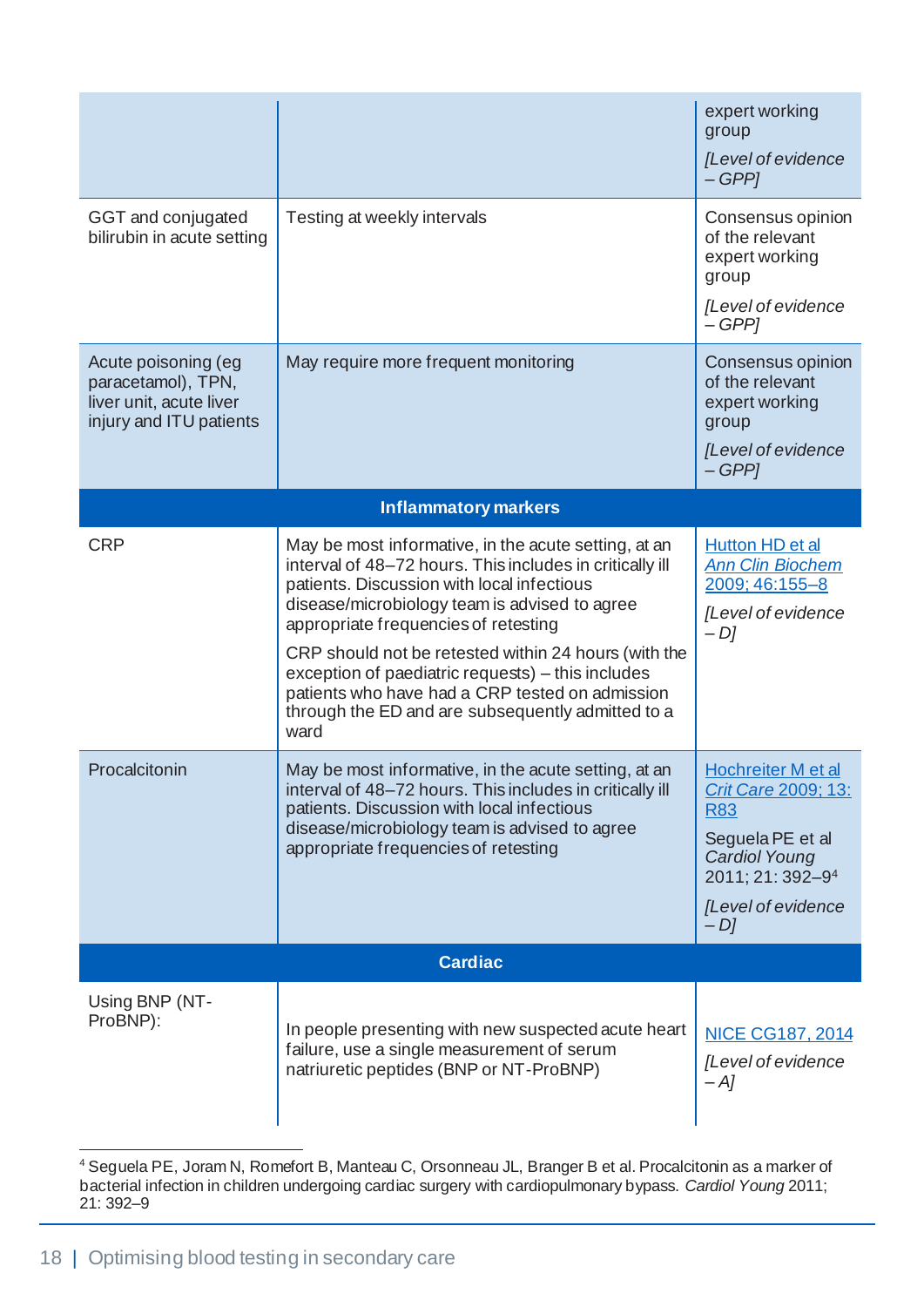| Secondary care<br>(acute failure)<br>Therapeutic guidance                                                                   | Consider measuring NT-ProBNP as part of a<br>treatment optimisation protocol only in a specialist<br>care setting for people aged under 75 who have<br>heart failure with reduced ejection fraction and an<br>eGFR >60 mL/min/1.73 m <sup>2</sup>                                                                                                                             | <b>NICE. NG106.</b><br>2018<br>[Level of evidence<br>$-A$ ]                        |
|-----------------------------------------------------------------------------------------------------------------------------|-------------------------------------------------------------------------------------------------------------------------------------------------------------------------------------------------------------------------------------------------------------------------------------------------------------------------------------------------------------------------------|------------------------------------------------------------------------------------|
| in heart failure                                                                                                            |                                                                                                                                                                                                                                                                                                                                                                               |                                                                                    |
|                                                                                                                             | <b>Iron deficiency</b>                                                                                                                                                                                                                                                                                                                                                        |                                                                                    |
| Iron deficiency<br>diagnosis                                                                                                | Repeat measurements of iron status (whether with<br>ferritin or with an extended panel of iron studies) are<br>not required unless there is doubt regarding the<br>diagnosis                                                                                                                                                                                                  | <b>Goddard AF et al</b><br>Gut 2011; 60:<br>1309-16<br>[Level of evidence<br>$-Dl$ |
| Iron deficiency                                                                                                             | Check FBC 2 weeks post-iron therapy                                                                                                                                                                                                                                                                                                                                           | <b>GAIN, 2015</b>                                                                  |
| treatment                                                                                                                   | Once Hb normalised check FBC after 2 months                                                                                                                                                                                                                                                                                                                                   | [Level of evidence<br>$-Dl$                                                        |
|                                                                                                                             | <b>General haematology (FBC)</b>                                                                                                                                                                                                                                                                                                                                              |                                                                                    |
| Inpatient monitoring of<br>a stable patient                                                                                 | An inpatient with a normal admission FBC should not<br>have a repeat within the average length of stay of 4<br>days                                                                                                                                                                                                                                                           | Consensus of the<br>haematology<br>working group<br>[Level of evidence<br>$-GPP$   |
| Inpatient monitoring of<br>an unstable patient who<br>is not actively bleeding<br>or a patient receiving<br>cytotoxic drugs | Not usually required more than once daily                                                                                                                                                                                                                                                                                                                                     | Consensus of the<br>haematology<br>working group<br>[Level of evidence<br>$-GPPI$  |
| Patients with major<br>bleeding                                                                                             | Repeat interval should be determined by the clinical<br>situation. Should be repeated at least every hour for<br>massive haemorrhage                                                                                                                                                                                                                                          | Thomas D et al<br>Anaesthesia 2010:<br>65:1153-61<br>[Level of evidence<br>$-Dl$   |
| Stable patients<br>following red cell<br>transfusion                                                                        | Follow the relevant <b>NICE</b> quidance (NG24), including<br>restrictive transfusion thresholds and single-unit<br>transfusions in appropriate patients<br>When checking haemoglobin levels following<br>transfusion, consider whether a POCT test or<br>checking with the next set of scheduled bloods<br>(rather than immediately following transfusion) is<br>appropriate |                                                                                    |
| <b>Coagulation and D-dimer</b>                                                                                              |                                                                                                                                                                                                                                                                                                                                                                               |                                                                                    |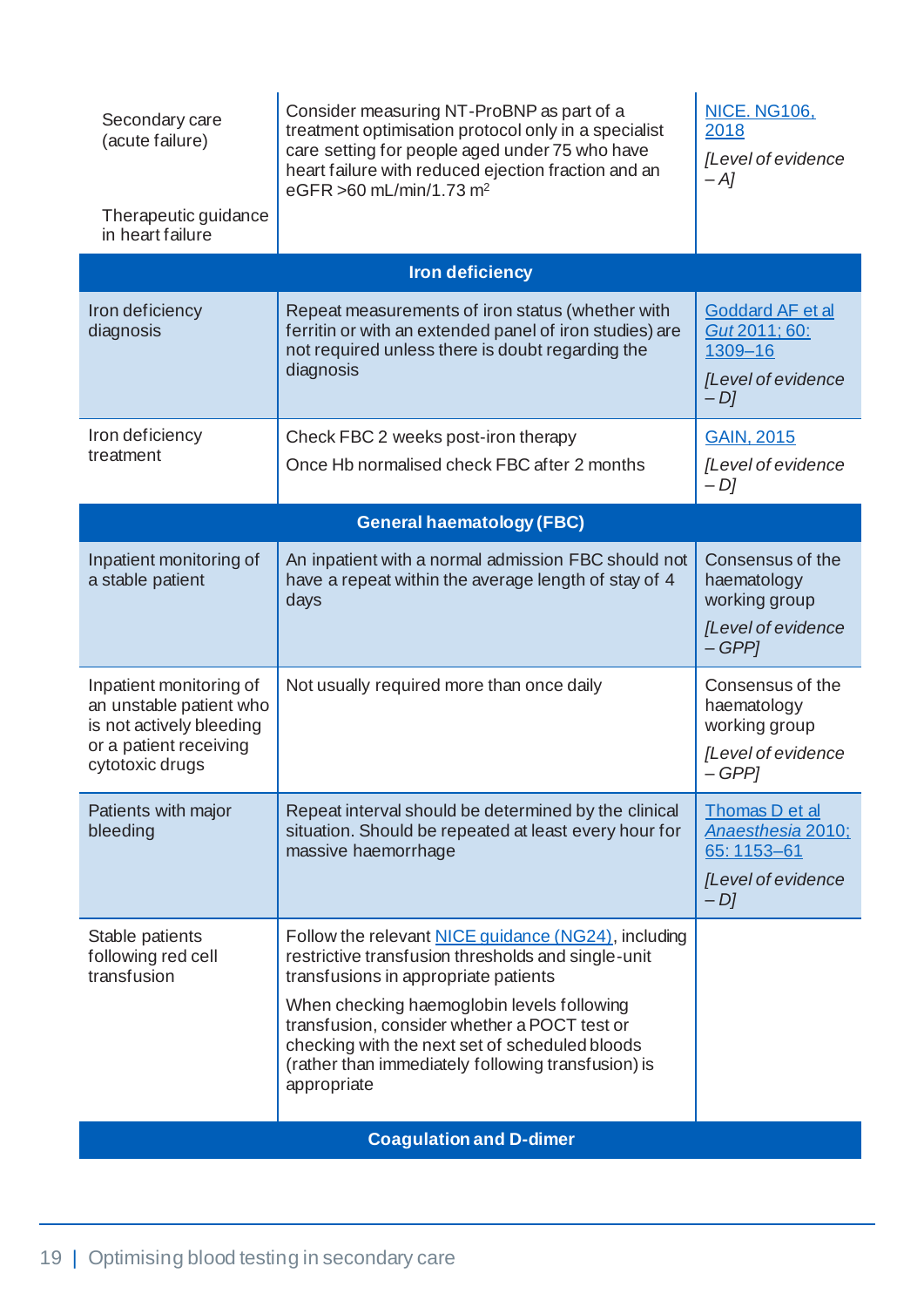| Patients with major<br>bleeding                                                                                                                          | Repeat interval should be determined by the clinical<br>situation and the coagulation screen must include<br>fibrinogen. Should be repeated at least every hour<br>for massive haemorrhage                                                                                                                                                                                                                                                                                                                                                                                                                                                                                                                                                   | Thomas D et al<br>Anaesthesia 2010;<br>65: 1153-61<br>[Level of evidence<br>$-Dl$                |
|----------------------------------------------------------------------------------------------------------------------------------------------------------|----------------------------------------------------------------------------------------------------------------------------------------------------------------------------------------------------------------------------------------------------------------------------------------------------------------------------------------------------------------------------------------------------------------------------------------------------------------------------------------------------------------------------------------------------------------------------------------------------------------------------------------------------------------------------------------------------------------------------------------------|--------------------------------------------------------------------------------------------------|
| Patients with acute<br>coagulopathy                                                                                                                      | Usually no more than once daily if not receiving<br>coagulation factors and no active bleeding                                                                                                                                                                                                                                                                                                                                                                                                                                                                                                                                                                                                                                               | Consensus of the<br>haematology<br>working group<br>[Level of evidence<br>$-GPPI$                |
| Patients with chronic<br>liver disease                                                                                                                   | PT/INR every 3 months if otherwise stable                                                                                                                                                                                                                                                                                                                                                                                                                                                                                                                                                                                                                                                                                                    | Consensus of the<br>haematology<br>working group<br>[Level of evidence<br>$-GPP$                 |
| Patient requiring urgent<br>reversal of VKA (or to<br>treat any acquired<br>deficiency of vitamin K-<br>dependent coagulation<br>factors) with vitamin K | Repeat INR only after at least 6 hours following IV<br>dose and the following day after an oral dose                                                                                                                                                                                                                                                                                                                                                                                                                                                                                                                                                                                                                                         | Consensus of the<br>haematology<br>working group<br>[Level of evidence<br>$-GPPI$                |
| Patient requiring urgent<br>reversal of VKA with a<br>four-factor PCC                                                                                    | Repeat INR within an hour of administration                                                                                                                                                                                                                                                                                                                                                                                                                                                                                                                                                                                                                                                                                                  | Consensus of the<br>haematology<br>working group<br>[Level of evidence<br>$-GPP$                 |
| Patient receiving<br>intravenous infusion of<br>unfractionated heparin                                                                                   | Repeat APTTr 6 hours after dose adjustment (2)<br>hours if previous APTT ratio > 5.0) and daily when<br>APTT in the target range                                                                                                                                                                                                                                                                                                                                                                                                                                                                                                                                                                                                             | Raschke RA et al<br><b>Ann Intern Med</b><br>1993; 119: 874-81<br>[Level of evidence<br>$-B/C$ ] |
| D-dimer                                                                                                                                                  | D-dimer testing for venous thromboembolism (VTE)<br>should be done in accordance with NICE quidance<br>NG158, taking into account the clinical likelihood of<br>VTE and the availability and timing of testing<br>For people in whom DVT is likely (Wells score $\geq$ 2),<br>D-dimer testing should be done if an initial<br>ultrasound scan is negative or cannot be obtained<br>within 4 hours and further NICE guidance followed<br>(NICE NG158 1.1.3-1.1.7)<br>For people in whom DVT is unlikely (Wells score $\leq 1$ ),<br>a D-dimer test should be done and further NICE<br>guidance followed (NICE NG158 1.1.8-1.1.11)<br>For people in whom pulmonary embolism is unlikely<br>(Wells score ≤4), a D-dimer test should be done and |                                                                                                  |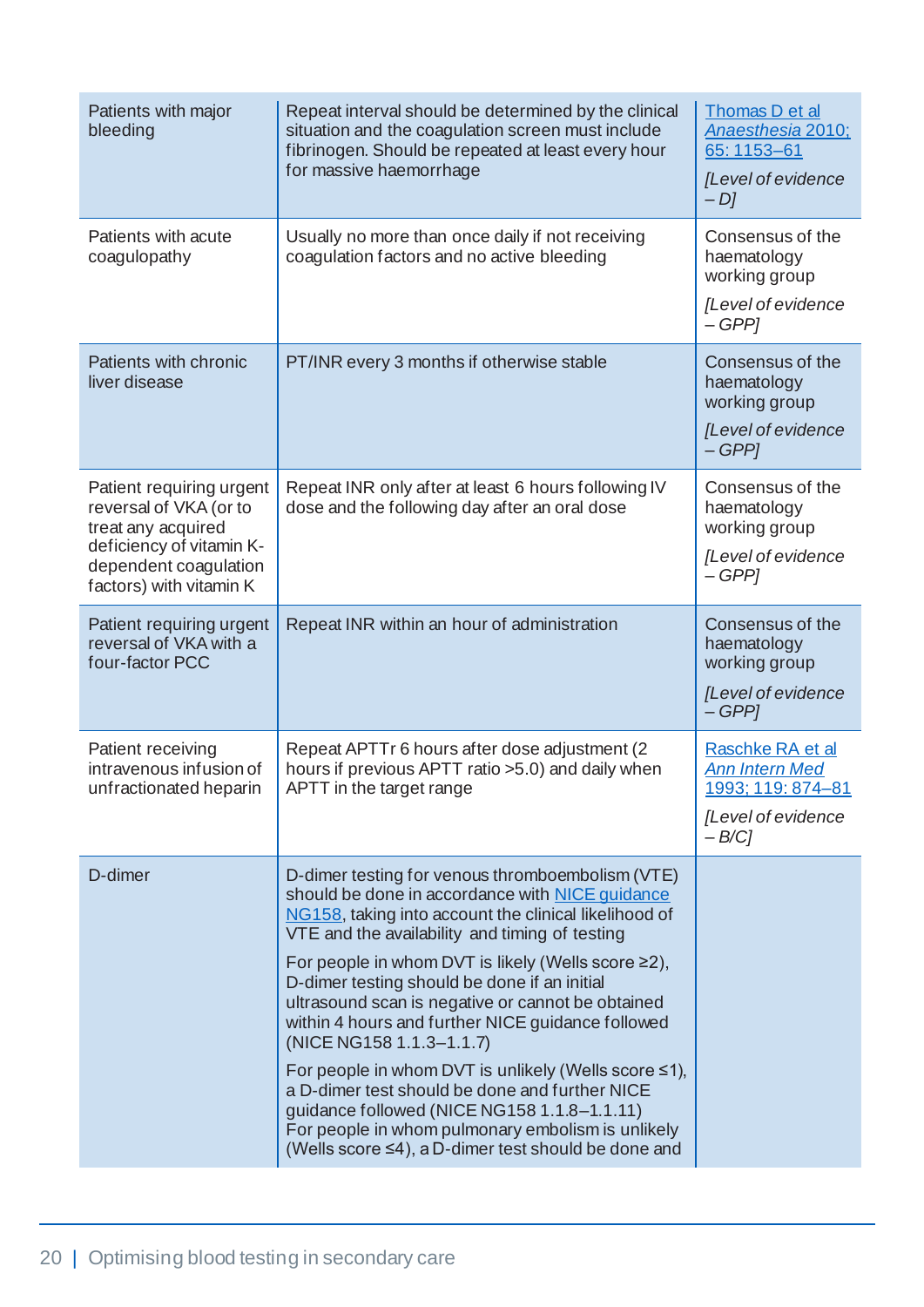|                                                                                                            | further NICE guidance followed (NICE NG158<br>1.1.21)<br>D-dimer testing should not be done in patients in<br>whom pulmonary embolism is likely (Wells score >4)<br>D-dimer testing should only be done in patients in<br>whom DVT is likely (Wells score ≥2) in accordance<br>with the NICE guidance above<br>D-Dimer POCT should be considered where<br>laboratory testing is not immediately available (eg in<br>the primary care/community setting if not referring to<br>same day emergency care or the ED) and do not<br>need to be confirmed by lab sample testing, and<br>should be used first line where available. |                                                                                                |
|------------------------------------------------------------------------------------------------------------|------------------------------------------------------------------------------------------------------------------------------------------------------------------------------------------------------------------------------------------------------------------------------------------------------------------------------------------------------------------------------------------------------------------------------------------------------------------------------------------------------------------------------------------------------------------------------------------------------------------------------|------------------------------------------------------------------------------------------------|
|                                                                                                            | <b>Transfusion (G&amp;S)</b>                                                                                                                                                                                                                                                                                                                                                                                                                                                                                                                                                                                                 |                                                                                                |
| relevant national guidance and local policies.                                                             | The following is intended to cover some of the commonest indications and is not intended to be<br>exhaustive. Please see additional quidance from the National Blood Transfusion Committee, other                                                                                                                                                                                                                                                                                                                                                                                                                            |                                                                                                |
| A patient before<br>transfusion                                                                            | A valid sample is required for transfusion – see<br>below for typical durations of validity and check with<br>lab if in doubt before sending another sample<br>If the patient has no transfusion history, two samples<br>taken in accordance with local policies will be<br>required                                                                                                                                                                                                                                                                                                                                         | Milkins C et al<br><b>Transfus Med</b><br>2013: 23: 3-35<br>[Level of evidence<br>$-Dl$        |
| A patient who has not<br>had a transfusion or<br>pregnancy within the<br>previous 3 months                 | The original sample is likely to be valid for 7 days -<br>check with lab before sending another sample                                                                                                                                                                                                                                                                                                                                                                                                                                                                                                                       | Milkins C et al<br><b>Transfus Med</b><br>2013; 23: 3-35<br>[Level of evidence<br>$-D$ ]       |
| A patient who has had<br>a transfusion or<br>pregnancy within the<br>previous 3 months                     | The original sample is valid for up to 3 days - check<br>with lab before sending another sample                                                                                                                                                                                                                                                                                                                                                                                                                                                                                                                              | Milkins C et al<br><b>Transfus Med</b><br>2013; 23: 3-35<br>[Level of evidence<br>$-Dl$        |
| A pregnant women who<br>requires blood on<br>standby for obstetric<br>emergencies (eg<br>placenta praevia) | A sample may be considered valid for up to 7 days -<br>check with lab before sending another sample                                                                                                                                                                                                                                                                                                                                                                                                                                                                                                                          | Milkins C et al<br><b>Transfus Med</b><br>2013; 23: 3-35<br>[Level of evidence<br>$-Dl$        |
| A chronically transfused<br>patient with no red cell<br>alloantibodies                                     | A sample may be considered valid for up to 7 days<br>after individual risk assessment - check with lab<br>before sending another sample                                                                                                                                                                                                                                                                                                                                                                                                                                                                                      | <b>Milkins C et al</b><br><b>Transfus Med</b><br>2013; 23: 3-35<br>[Level of evidence<br>$-Dl$ |
| <b>Fungal screening</b>                                                                                    |                                                                                                                                                                                                                                                                                                                                                                                                                                                                                                                                                                                                                              |                                                                                                |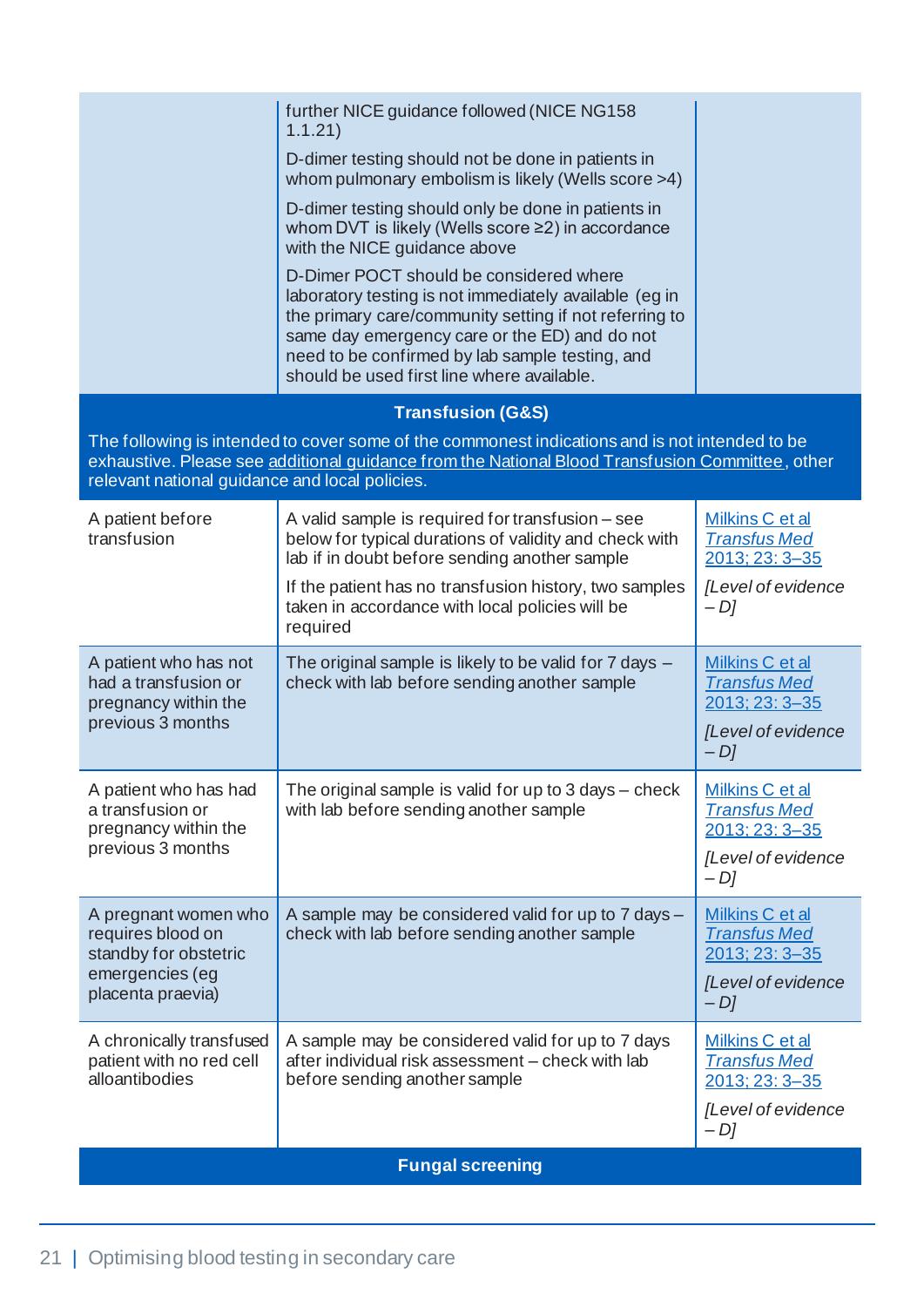| Aspergillus GM<br>(Bio-Rad Platelia<br>Aspergillus ELISA) | Discussion with local infectious disease/microbiology<br>team is advised to agree appropriate frequencies of<br>retesting on a per patient basis                                                  | Maertens J et al.<br>Blood 2001; 97:<br>$1604 - 10$                                  |
|-----------------------------------------------------------|---------------------------------------------------------------------------------------------------------------------------------------------------------------------------------------------------|--------------------------------------------------------------------------------------|
|                                                           | In interpreting serial screening for blood GM in high-<br>risk haematology patients*:<br>single negative sample can be used to exclude<br>$\bullet$                                               | Furfaro E et al<br><b>Transpl Infect Dis</b><br>2012; 14:E38-E39                     |
|                                                           | IA<br>two consecutive positive samples provide good<br>$\bullet$<br>positive predictive value<br>reduction of the GM index during the first 2<br>$\bullet$                                        | Leeflang MM et al<br>Cochrane<br>Database Syst Rev<br>2008; 4: CD007394              |
|                                                           | weeks of antifungal therapy is a reliable<br>predictor of treatment response                                                                                                                      | Chai LY et al J Clin<br><b>Microbiol 2012; 50:</b>                                   |
|                                                           | Diagnostic GM on BAL is the most sensitive test                                                                                                                                                   | $2330 - 6$<br>Nouer SA et al.                                                        |
|                                                           | *Neutropenic patients and allogeneic stem cell<br>transplantation recipients during the early<br>engraftment phase, who are not on mould-active                                                   | <b>Clin Infect Dis</b><br>$2011; 53: 671 - 6$                                        |
|                                                           | antifungal prophylaxis or treatment                                                                                                                                                               | Bergeron A et al J<br><b>Clin Microbiol</b><br>2012; 50: 823-30                      |
|                                                           |                                                                                                                                                                                                   | Schelenz S et al<br><b>Lancet Infect Dis</b><br>2015; 15: 461-74                     |
|                                                           |                                                                                                                                                                                                   | <b>Lass-Florl C Med</b><br>Mycol 2019; 57:<br>S155-S160                              |
| Beta-D-glucan (BDG)                                       | Discussion with local infectious disease/microbiology<br>team is advised to agree appropriate frequencies of<br>retesting on a per patient basis.                                                 | <b>Eggimann P et al</b><br><b>Crit Care 2011; 15:</b><br>1017                        |
|                                                           | In interpreting BDG screening for severely ill ICU<br>patients and patients with haematological<br>malignancies and post-allogeneic hematopoietic<br>stem cell transplants:                       | Cuenca-Estrella M<br>et al Clin Microbiol<br><b>Infect 2012; 18:</b><br>S9-S18       |
|                                                           | single negative sample can be used to exclude<br>diagnosis of most invasive fungal infections<br>(notable exceptions include mucoraceous mould<br>infection, cryptococcosis, some dimorphic fungi | Hammarström H<br>et al Eur J Clin<br><b>Microbiol Infect Dis</b><br>2015; 34: 917-25 |
|                                                           | and other rare fungi)<br>repeating positive BDG results is not clinically<br>helpful as it may take several weeks to clear                                                                        | <b>Schelenz S et al</b><br><b>Lancet Infect Dis</b><br>2015; 15: 461-74              |
|                                                           | from system                                                                                                                                                                                       | Rautemaa-<br>Richardson R et al<br>J Antimicrob<br>Chemother 2018;<br>73: 3488-95    |
| <b>COVID-19 serology</b>                                  |                                                                                                                                                                                                   |                                                                                      |
| COVID-19 anti-Spike<br>(anti-S) serology                  | Criteria for access to neutralising monoclonal<br>antibody therapies for prophylaxis or treatment of                                                                                              |                                                                                      |